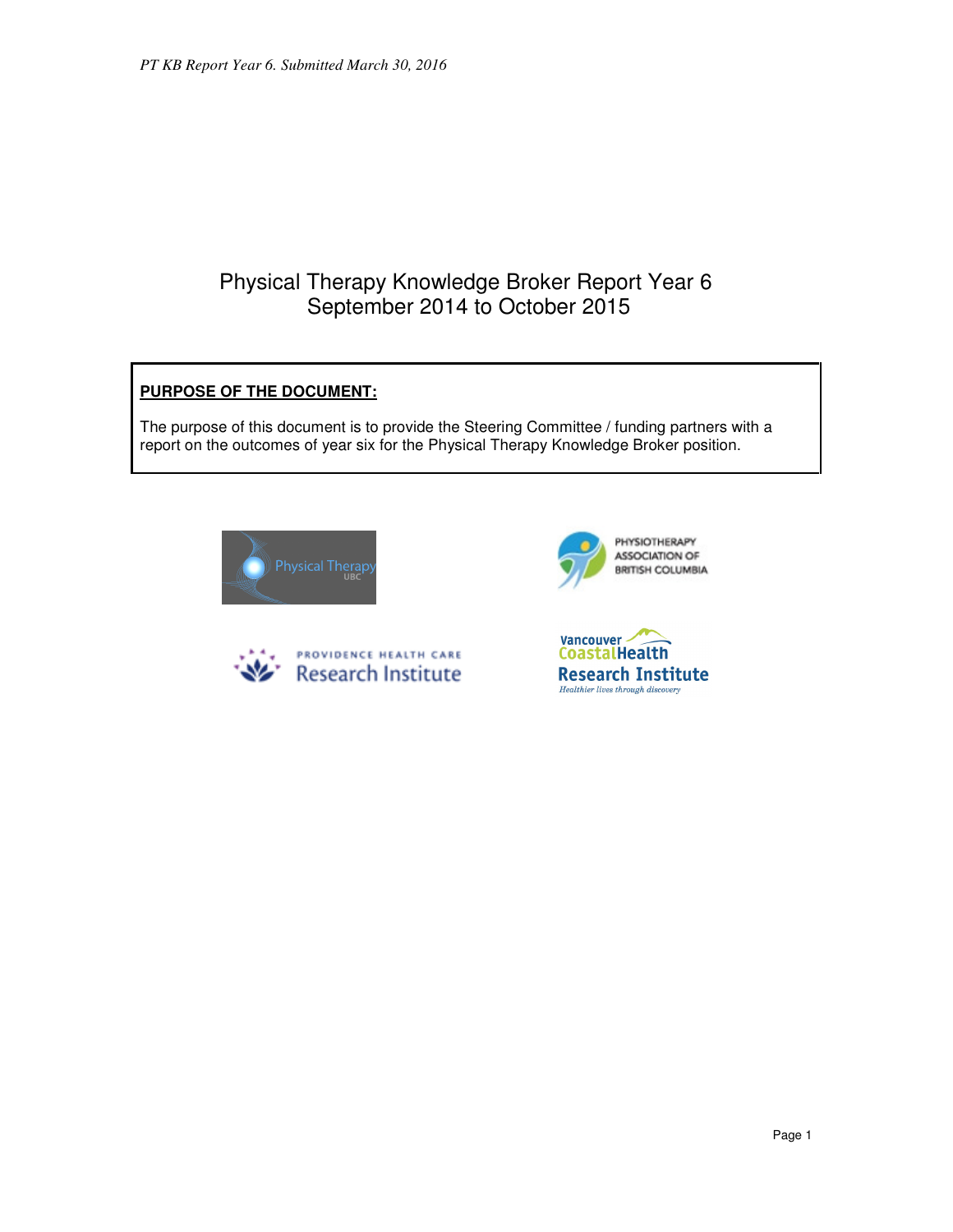| <b>Physical Therapy Knowledge Broker</b><br><b>Report Year 6</b> | <b>Submitted by: Alison M Hoens</b> |
|------------------------------------------------------------------|-------------------------------------|
| Date: March 8 2016                                               | <b>Version Number: 3</b>            |

# **1. PROGRESS ON GOALS & DELIVERABLES**

#### **Goal 1: Establish a web presence for the PT knowledge brokering initiative**

• **Develop and maintain a web page for KT within the UBC Department of Physical Therapy and PABC websites with links to funding partners. The page will host documentation from projects associated with the PT KB role, KT resources for clinicians /decision-makers / researchers, and links to other pertinent KT sites.**

The PT KB will develop the webpage by Sept 2009 and maintain the web page for the duration of the appointment. The funding partners will provide access to the required resources to update and maintain the websites.

Both UBC Department of Physical Therapy and PABC websites house PT KB web pages (established Aug 2009). Notification of updates to content on the web pages is provided by e-blasts from the PABC CEO and librarian and newsletters from both the UBC Dept of PT and PABC.

#### **Reach**

PABC website: Total number of hits Sept 30 2014 to Sept 30 2015 = **9143**

| <b>PABC</b>              | <b>Sept 1/09</b> | <b>Jan 1/10</b> | Apr 1/11   | Sept 30/11        | Sept 30/12        | Sept 30/13        | Sept 30/14 |
|--------------------------|------------------|-----------------|------------|-------------------|-------------------|-------------------|------------|
|                          | Dec 8/09         | Sept 10/10      | Sept 21/11 | <b>Sept 30/12</b> | <b>Sept 30/13</b> | <b>Sept 30/14</b> | Sept 30/15 |
| Ava $#$ of<br>hits/month | 61               | 133             | 141.6      | 203.6             | 515.8             | 1174.5            | 761.9      |

**Key message**: There was a **35% reduction** in views this past year; the first reduction noted. The drop is most likely due to the fact that there was only one new resource posted during year 6 – the electrophysical agent lecture series. The completion of the Move More Sit Less Toolkit is anticipated to trigger a spike in 2016 views.

#### UBC website

| <b>UBC</b> | April 1/13-Sept 30/13 | Sept 30/13 - Sept 20/14                                                     | Sept 30/14-Sept 30/15 |
|------------|-----------------------|-----------------------------------------------------------------------------|-----------------------|
| I PT KT    | Total $=3.300$        | Total = $9632$                                                              | Total = $12.988$      |
| pages      |                       | Avg # hits/month = 136   Avg # hits/month = 802.7   Avg # hits/month = 1082 |                       |

**Key message**: **26% increase** in views between the previous and current year. This increase is likely due to traffic driven from international websites such as Physiopedia, British Journal of Sports Medicine, and Bone & Joint Canada. Another potential driver is the social media strategy of targeted tweets highlighting the resources.

Of note this year was the lack of engagement by Physiopedia members with the feedback buttons provided on the PT KB pages of the website.

#### **Next steps**

Continue to add and update content and promote via newsletter articles, e-blasts and social media

#### **Goal 2: Facilitate PT clinician / researcher partnerships in BC**

- Identify PT clinicians and researchers for potential clinician / researcher partnerships
- Link PT clinicians and researchers for integrated KT and end-of-grant KT collaboration opportunities

The PTKB will develop (by Oct 2009) and maintain a directory of clinicians and researchers with interest and capacity for partnerships and link members for potential collaborations. The funding partners will assist in circulating the call for directory membership and communicating with the PT KB all potential projects for collaboration.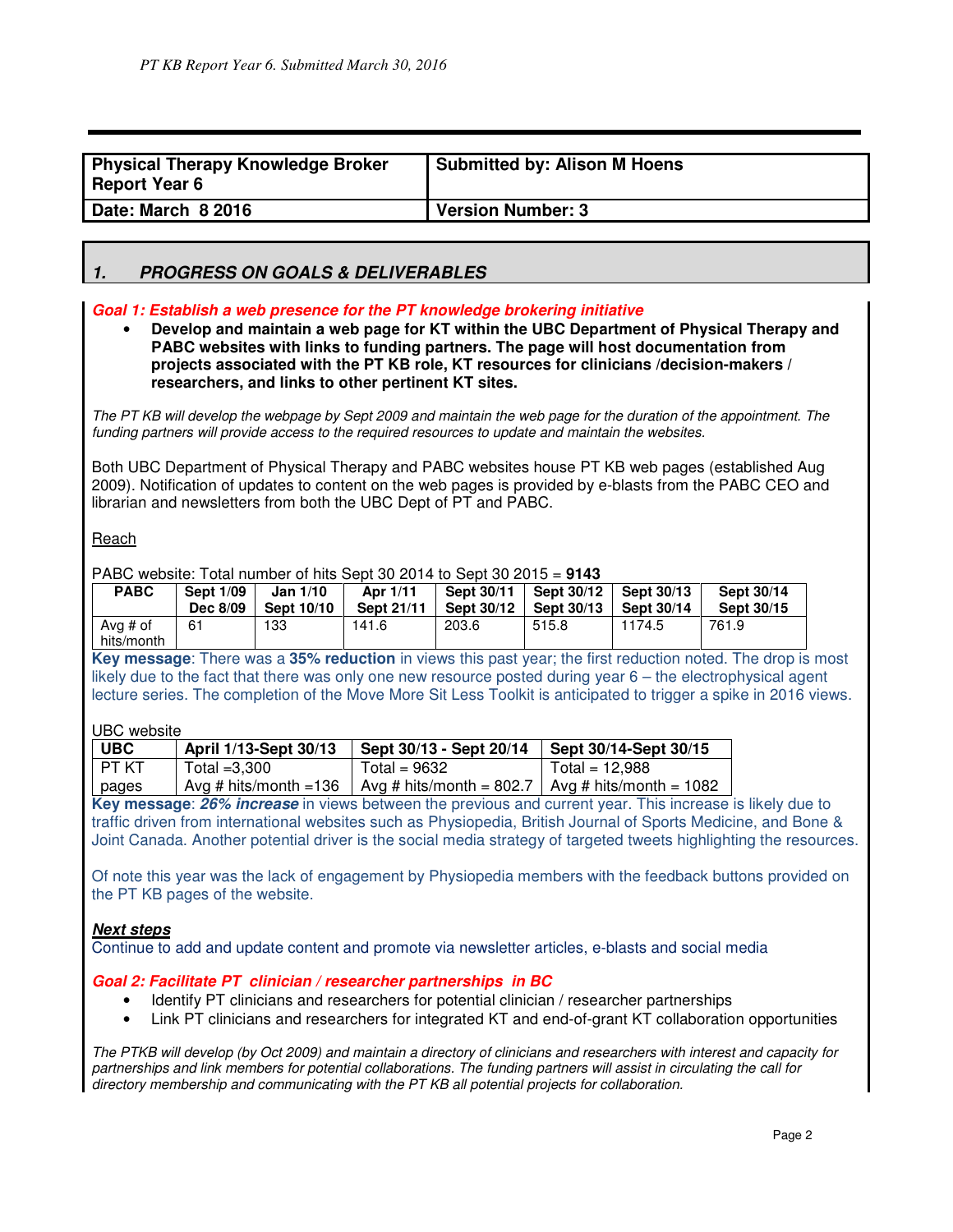The online research collaboration registry (developed May 2010; updated Feb 2011, Nov 2013 & Dec 2014 and is **now auto-updated** with each new registration). Currently 136 PTs across BC registered themselves as researchers, decision-makers and/or clinicians in various practice areas (e.g. orthopaedics). The registry has been used to (1) facilitate research partnerships (2) identify clinical questions for MPT student research projects and (3) develop special interest groups (e.g. Cancer Interest Network).

**Key Message:** The registry was accessed 137 and 23 times respectively from the UBC and PABC website during the past year. It was used to invite partnerships in 2 research projects undertaken by faculty in UBC Dept of PT.

### **Partnerships (provincial & national)**

The following table presents the number of participants within each partner group.

| <b>Partner Group</b> | 2010-2011 | 2011-2012 | 2012-2013 | 2013-2014 | 2014-2015 |
|----------------------|-----------|-----------|-----------|-----------|-----------|
| Clinicians           |           | -87       | 102       | 161       | 169       |
| Researchers          | 22        | 32        | 38        | 60        | 64        |
| Decision makers      |           | 23        | 23        | 40        | 40        |
| <b>Students</b>      |           | 24        | 30        | 31        | 40        |
| <b>Patients</b>      |           |           |           | 35        | 40        |

**Key message**. Despite 'lack of time' being the most frequently reported factor by health care providers that prevent participation in research or enhanced practice activities, 169 clinicians engage, persist and/or reengage in PT KB projects. Drop out of partners is rare. Patient engagement has been particularly fruitful in enhancing the applicability and meaningfulness of outputs.

#### **Next steps**

Continue to work with UBC Dept of PT faculty, VCHRI, PHCRI, PABC and Practice Leaders in Health Authorities to identify opportunities for clinician, researcher, student, patient & decision-maker collaborations.

**Goal 3: Enhance access to evidence-based learning resources and knowledge products for PTs in BC** 

- Identify existing and develop new learning resources and on-line guides to assist clinicians in acquiring, appraising, synthesizing and applying knowledge into practice
- Provide on-line access to the learning resources, guides and other knowledge products

|  | Developed, disseminated, and supported the implementation of the following evidence-based resources: |  |  |  |  |  |
|--|------------------------------------------------------------------------------------------------------|--|--|--|--|--|
|  |                                                                                                      |  |  |  |  |  |

| <b>Resource</b>                                   | <b>Purpose</b>                                                                                                | Apr-<br><b>Sept</b><br>2011 | Sept<br>$2011 -$<br>Sept<br>2012 | <b>Sept</b><br>$2012 -$<br><b>Sept</b><br>2013 | <b>Sept</b><br>$2013 -$<br><b>Sepr</b><br>2014 | <b>Sept</b><br>$2014 -$<br><b>Sept</b><br>2015          |
|---------------------------------------------------|---------------------------------------------------------------------------------------------------------------|-----------------------------|----------------------------------|------------------------------------------------|------------------------------------------------|---------------------------------------------------------|
| <b>EPA</b> lecture<br>series<br>*new<br>PABC only | Update on the current<br>state of evidence and<br>practice for<br>electrophysical agents                      |                             |                                  |                                                |                                                | 61                                                      |
| Lymphedema<br>PABC only                           | <b>BC PT Lymphedema</b><br>services; Evidence-<br>informed practices                                          |                             |                                  |                                                | 117<br><b>PABC</b>                             | 41<br><b>PABC</b>                                       |
| Deep Vein<br>Thrombosis<br>PABC only              | Evidence-informed<br>practices for<br>management of DVT                                                       |                             |                                  |                                                | 53<br><b>PABC</b>                              | 40<br><b>PABC</b>                                       |
| Use of the<br>Canadian C-<br>spine Rule           | Toolkit of resources to<br>support appropriate<br>use of x-ray for<br>patients after cervical<br>spine trauma |                             |                                  |                                                | 405<br><b>UBC</b><br>579<br><b>PABC</b>        | 485<br><b>UBC</b><br>217<br><b>PABC</b><br>1850<br>You- |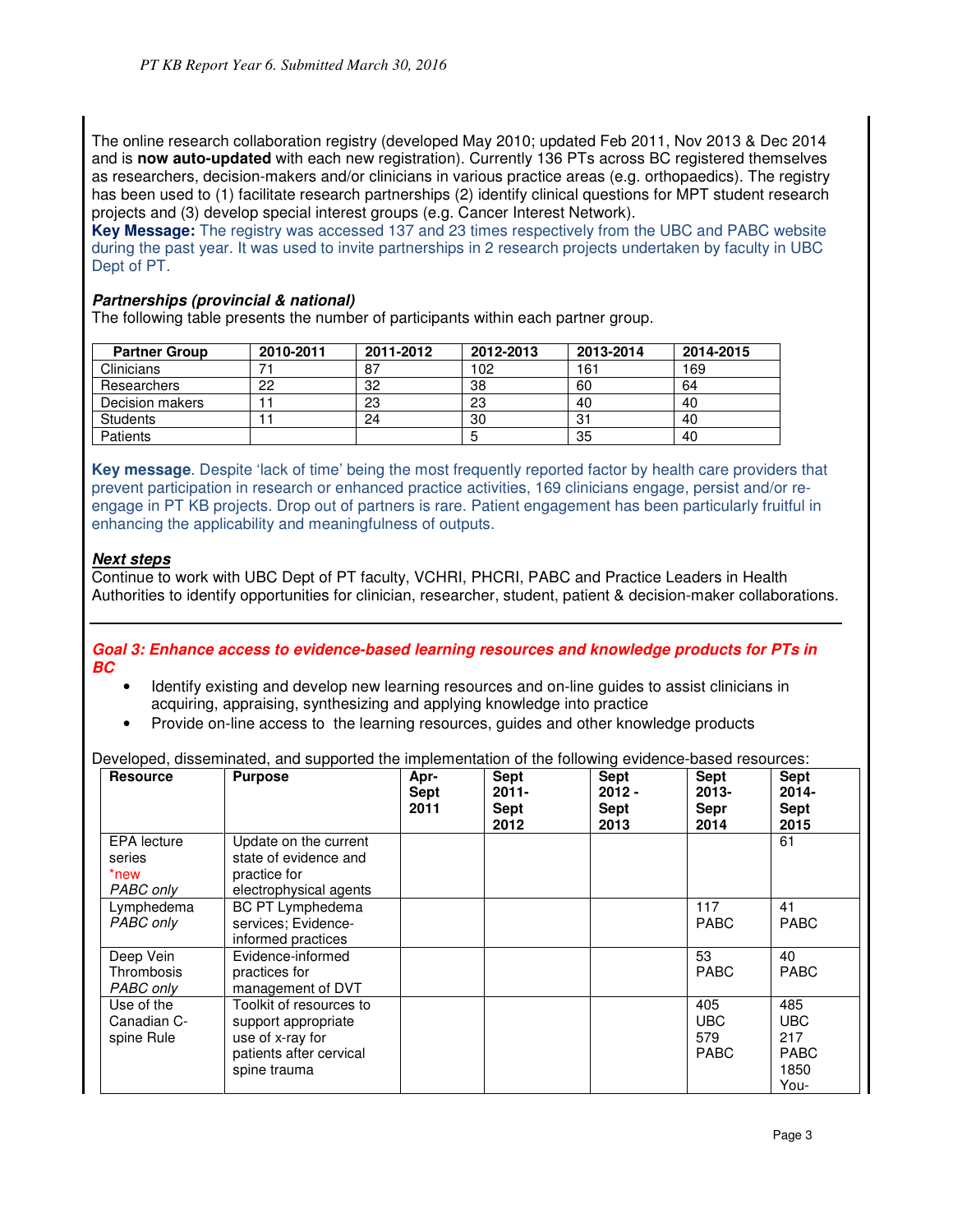|                                                                                                              |                                                                                                                                                                                                                                                                 |                                                                                                                         |                                                                                                          |                    |                                                           | Tube<br>3,456<br>Physio<br>Pedia                                  |
|--------------------------------------------------------------------------------------------------------------|-----------------------------------------------------------------------------------------------------------------------------------------------------------------------------------------------------------------------------------------------------------------|-------------------------------------------------------------------------------------------------------------------------|----------------------------------------------------------------------------------------------------------|--------------------|-----------------------------------------------------------|-------------------------------------------------------------------|
| Arthritis<br>referral to PT<br>for<br>Physicians<br>PABC only                                                | Decision-tree &<br>information for<br>physicians re approp<br>referral to PT for<br>patients with arthritis                                                                                                                                                     |                                                                                                                         |                                                                                                          |                    | 901<br><b>PABC</b>                                        | 611<br><b>PABC</b>                                                |
| Arthritis<br>resources for<br>PTs<br>PABC only                                                               | Recommended<br>resources for PTs<br>managing patients<br>with arthritis                                                                                                                                                                                         |                                                                                                                         |                                                                                                          |                    |                                                           | 91<br><b>PABC</b>                                                 |
| <b>Arthritis</b><br>referral to PT<br>for<br>Pharmacists<br>PABC only                                        | Decision-tree &<br>information for<br>pharmacists re<br>approp referral to PT<br>for patients with<br>arthritis                                                                                                                                                 |                                                                                                                         |                                                                                                          |                    | 118<br><b>PABC</b>                                        | 472<br><b>PABC</b>                                                |
| Cryotherapy:<br>Why, When &<br>How                                                                           | Decision-making tool<br>to guide safe and<br>effective application of<br>cryotherapy to<br>manage pain,<br>inflammation, edema<br>and swelling                                                                                                                  |                                                                                                                         | 58                                                                                                       | 148                | 368<br><b>PABC</b><br>1166<br>Physio<br>pedia             | 103<br><b>PABC</b><br>*na<br><b>UBC</b><br>801<br>Physio<br>pedia |
| Electro<br>physical<br><b>Agents CIs</b><br>and<br>Precautions                                               | Decision-making tool<br>to guide safe<br>application of<br>electrophysical agents                                                                                                                                                                               | UT<br>Press<br>$-1$ K<br>mailed<br>$-1620$<br>views<br>$-822$<br>print<br>orders<br>(113 in<br>USA)<br>$-157$<br>orders | <b>UT Press:</b><br>views<br>1,987<br>downloads<br>986<br>purchased<br>1383<br>purchased<br>PABC:<br>102 | 238<br><b>PABC</b> | 564<br><b>PABC</b>                                        | 417<br><b>PABC</b><br>Na<br>Physio<br>pedia                       |
| <b>SAFEMOB</b>                                                                                               | Decision-making tool<br>to guide safe<br>mobilization of acutely<br>ill patients in addition<br>to an inventory of<br>supporting resources<br>and a webinar                                                                                                     | $\overline{87}$                                                                                                         | 77                                                                                                       | 104                | 548<br><b>UBC</b><br>35<br>PABC<br>771<br>Physio<br>pedia | 537<br><b>UBC</b><br>42<br>PABC<br>1176<br>Physio<br>pedia        |
| Skin &<br>Wound - Use<br>of electrical<br>stimulation<br>and<br>ultrasound to<br>promote<br>wound<br>healing | Array of resources to<br>support care of<br>wounds including a<br>recorded lecture,<br>practical<br>demonstration, list of<br>required equipment,<br>guide to the<br>application of<br>electrical stimulation,<br>references & links to<br>additional resources | 97                                                                                                                      | 164                                                                                                      | 133                | 375<br><b>UBC</b><br>$\overline{7}$<br><b>PABC</b>        | 649<br><b>UBC</b><br>26<br><b>PABC</b>                            |
| Outcome<br>measures for                                                                                      | Toolkit of resources to<br>support use of                                                                                                                                                                                                                       | 75                                                                                                                      | 75                                                                                                       | 122                | 623<br><b>UBC</b>                                         | 1124<br><b>UBC</b>                                                |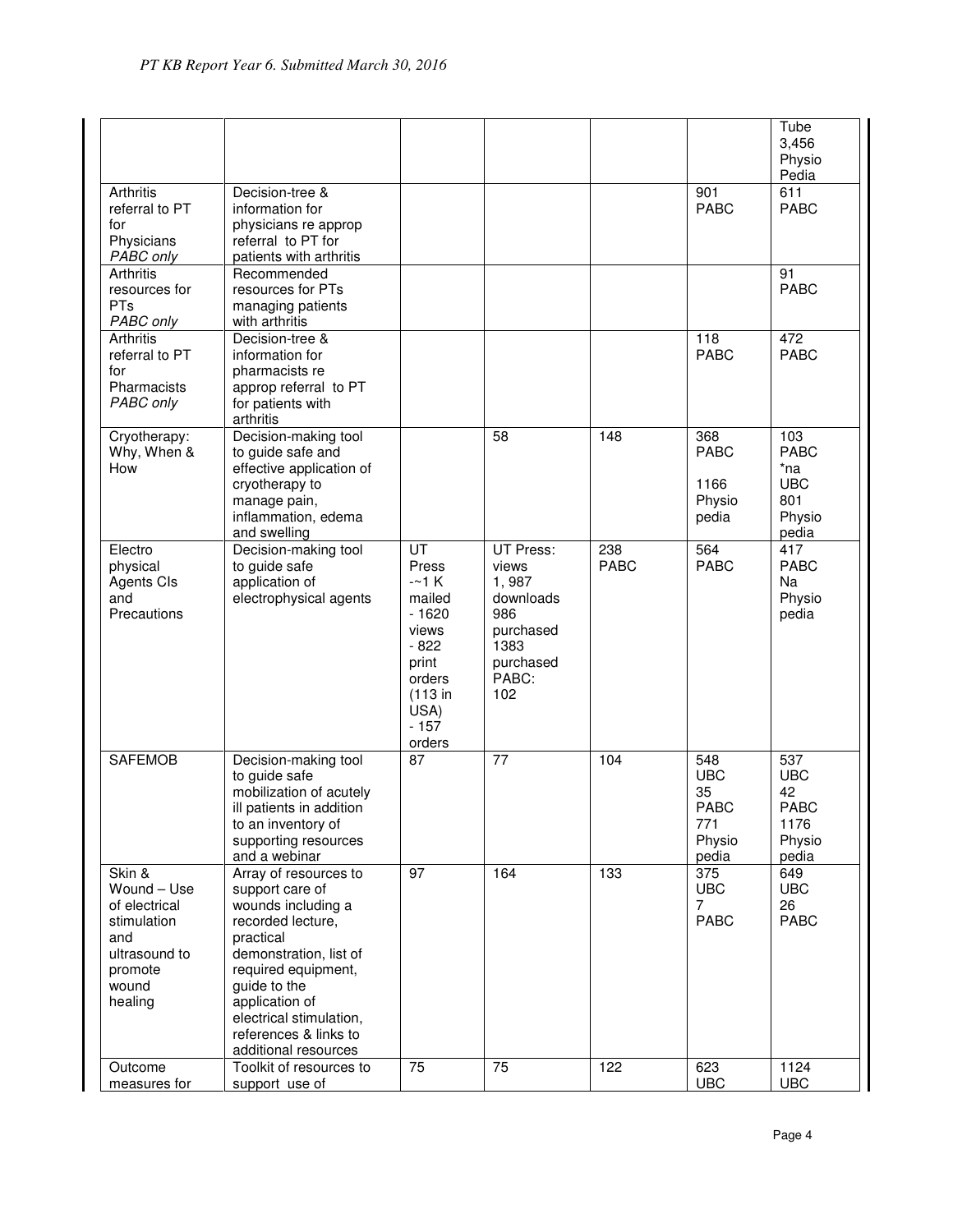| <b>Total Joint</b><br>Arthroplasty                                                             | outcome measures in<br>the continuum of total<br>knee and hip<br>arthroplasty including<br>recommended<br>measures, 1 page<br>summaries; discharge<br>letter templates &<br>online modules |           |                                                                                                     |                                                                                              | $\overline{970}$<br><b>PABC</b>                                        | 181<br><b>PABC</b><br>900<br>Physio<br>pedia                                                |
|------------------------------------------------------------------------------------------------|--------------------------------------------------------------------------------------------------------------------------------------------------------------------------------------------|-----------|-----------------------------------------------------------------------------------------------------|----------------------------------------------------------------------------------------------|------------------------------------------------------------------------|---------------------------------------------------------------------------------------------|
| Inventory of<br>databases for<br>outcome<br>measures                                           | Links to databases for<br>rehabilitation-related<br>outcome measures                                                                                                                       | <b>NA</b> | 79                                                                                                  | 182                                                                                          | 370<br><b>PABC</b>                                                     | $\overline{370}$<br><b>PABC</b>                                                             |
| Safe<br>Handling of<br>Patients<br>PABC only                                                   | A series of 'alerts' &<br>inventory of resources<br>with key information<br>to guide safe handling<br>of patients in acute<br>care settings                                                | 209       | 52                                                                                                  | 87                                                                                           | 1,239<br><b>PABC</b>                                                   | 124<br><b>PABC</b>                                                                          |
| <b>Achilles</b><br>Tendinopathy<br>Toolkit                                                     | Toolkit provided an<br>array of synthesized<br>and translated<br>evidence to support<br>management of<br><b>Tennis Elbow</b>                                                               |           | 1102<br><b>PABC</b><br>2,054 from<br>43<br>countries<br>Physio<br>pedia<br><b>NA</b><br><b>BJSM</b> | 510<br><b>PABC</b><br>16,000<br>from 45<br>countries<br>Physio<br>pedia<br>84<br><b>BJSM</b> | 2138<br><b>UBC</b><br>1435<br><b>PABC</b><br>11,412<br>Physio<br>pedia | 1881<br><b>UBC</b><br>762<br><b>PABC</b><br>20,930<br>Physio<br>Pedia<br>111<br><b>BJSM</b> |
| Lateral<br>Epicondyle<br>Tendinopathy<br>Toolkit                                               | Toolkit provided an<br>array of synthesized<br>and translated<br>evidence to support<br>management of<br><b>Tennis Elbow</b>                                                               |           |                                                                                                     | 191<br><b>PABC</b><br>2065,<br>18<br>countries<br>Physio<br>pedia<br>45<br><b>BJSM</b>       | 4374<br><b>UBC</b><br>1166<br><b>PABC</b><br>9,530<br>Physio<br>pedia  | 4730<br><b>UBC</b><br>1477<br><b>PABC</b><br>11,313<br>Physio<br>Pedia<br>87<br><b>BJSM</b> |
| Exercise in<br>Acute<br>Exacerbation<br>of COPD                                                | Summary of the<br>project providing<br>support for safe &<br>effective ex in<br><b>AECOPD</b>                                                                                              |           | 76                                                                                                  | 88                                                                                           | $\overline{212}$<br><b>UBC</b><br>32<br><b>PABC</b>                    | $\overline{222}$<br><b>UBC</b><br>41<br><b>PABC</b>                                         |
| Botox and<br>spasticity:<br>management<br>algorithm and<br>inventory of<br>outcome<br>measures | Algorithm for<br>evidence-informed<br>practice for<br>management of<br>spasticity; Inventory of<br>appropriate outcome<br>measures to evaluate<br>effectiveness of Botox                   |           | 99                                                                                                  | 98                                                                                           | 27<br><b>PABC</b>                                                      | 42<br><b>PABC</b>                                                                           |
| Guidelines re<br>provision of<br>wheelchairs<br>for<br>progressive<br>neuromus<br>disease      | Practice guideline for<br>provision of<br>wheelchairs in<br>progressive<br>neuromuscular<br>disease                                                                                        |           | 50                                                                                                  | 79                                                                                           | 308<br><b>UBC</b><br>74<br><b>PABC</b>                                 | 238<br><b>UBC</b><br>9<br><b>PABC</b>                                                       |
| <b>FEATHERS</b>                                                                                | Summary of the<br>project sing robotics<br>and gaming to                                                                                                                                   |           |                                                                                                     |                                                                                              | 191<br><b>UBC</b><br>23                                                | 164<br><b>UBC</b><br>10                                                                     |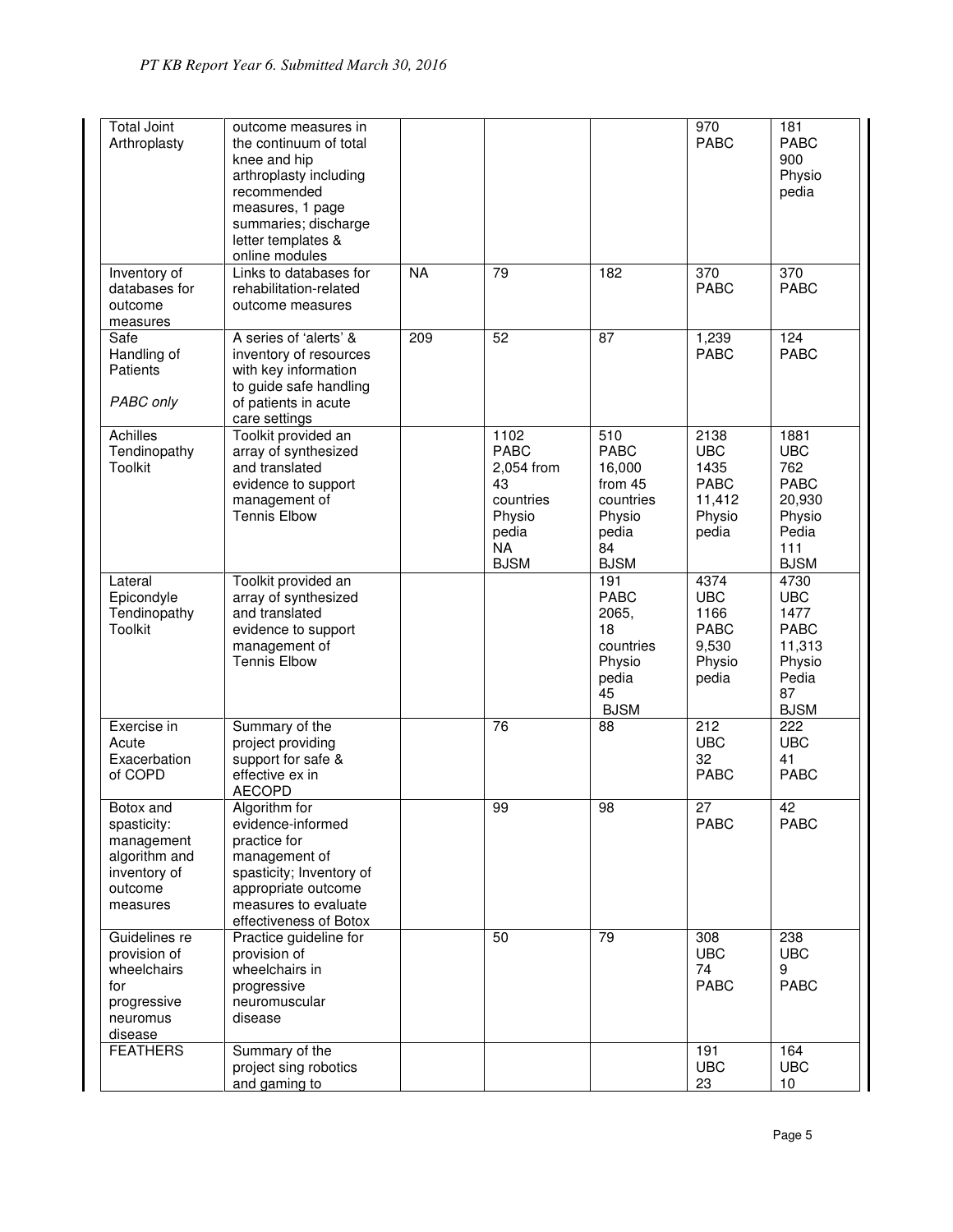|                                       | support rehab in<br>cerebral palsy and<br>stroke                                                                                                                           |     |     | <b>PABC</b>       | <b>PABC</b>                            |
|---------------------------------------|----------------------------------------------------------------------------------------------------------------------------------------------------------------------------|-----|-----|-------------------|----------------------------------------|
| Research<br>Collaboration<br>Registry | Database of PTs in<br>BC who wish to be<br>contacted for potential<br>involvement as<br>researchers, decision-<br>makers or clinicians in<br>specific areas of<br>practice | 45  | 59  | 21                | 137<br><b>UBC</b><br>23<br><b>PABC</b> |
| Overview of<br>the PT KB<br>position  | Outline of the PT KB<br>position (role, scope,<br>activities)                                                                                                              | 126 | 126 |                   | 1506<br><b>UBC</b>                     |
| <b>KB Annual</b><br>Reports           | Annual reports                                                                                                                                                             |     |     | 160<br><b>UBC</b> | 84<br><b>UBC</b><br>0<br><b>PABC</b>   |
| KT<br>Resources                       | Links to key KT<br>resources                                                                                                                                               |     |     | 185<br><b>UBC</b> | 103<br>UBC                             |

The perceived value of these resources has been reflected in invitations by Physiopedia to provide both a commentary and undertake an interview about the activities, outputs and outcomes of the PT KB role. Here are the links:

https://www.youtube.com/watch?v=ovmTiS6MznQ and http://www.physiospot.com/?p=20330 http://www.physiospot.com/2015/01/28/the-more-we-share-the-more-we-know/

#### **Key messages:**

- 23 resources have been developed over the 6 years of the position.

- The **resources have collectively been viewed this year ~58,000 times** for a total of approximately **164,000 times locally, nationally and internationally.**

- The two **tendinopathy toolkits have collectively been accessed over 85,000 times since posted**  - It is striking that many of the resources continue to generate interest despite that they were developed and disseminated several years ago. For example, the Tendinopathy Toolkits received `**33,000 views** this year. - It is important to recognize that these metrics reflect only those that can be tracked through website

analytics – it is possible that there has been informal sharing of these resources after downloading. - These **metrics reflect outcomes but not impact**. Whilst acknowledging that it is challenging to measure true change in practice (ideally involving an RCT with randomized exposure and non-exposure to the resource), a more intermediary, yet feasible, metric is to assess possible impact on practice. Accordingly, this year a team, facilitated by the PT KB, completed a 2 year evaluation of the effect of the Achilles Tendinopathy Toolkit. The survey included vignettes of hypothetical case histories. The manuscript**, recently**  accepted for publication, reported that **those familiar with the toolkit are twice as likely to use the recommended evidence-informed strategies to manage this condition**.

#### : Provision of **Journal clubs via webinars** for PABC members.

For 2016-2016, the webinar series focuses on physical activity across the lifespan: (1) Child's Play: Physical Activity in children with Cerebral Palsy or obesity (2) Tween Knees; Anterior Cruciate Ligament injury/reconstruction and Patellofemoral Pain in teenagers and (3) Tech Talk: using technology for enhancing rehab in stroke.

For 2014-2015, the webinar series incorporated a partnership with BC Pharmacy Association for 1) management of acute inflammation and for 2) bone health as well as 2 PT researchers for 3) concussion assessment and management.

| <b>Date</b> | Topic               | Partner(s)  | Attendees/<br>Registrants | Views of recordings |
|-------------|---------------------|-------------|---------------------------|---------------------|
| Nov         | Putting out fires - | Dr S Bhatti | 64/112                    | 98                  |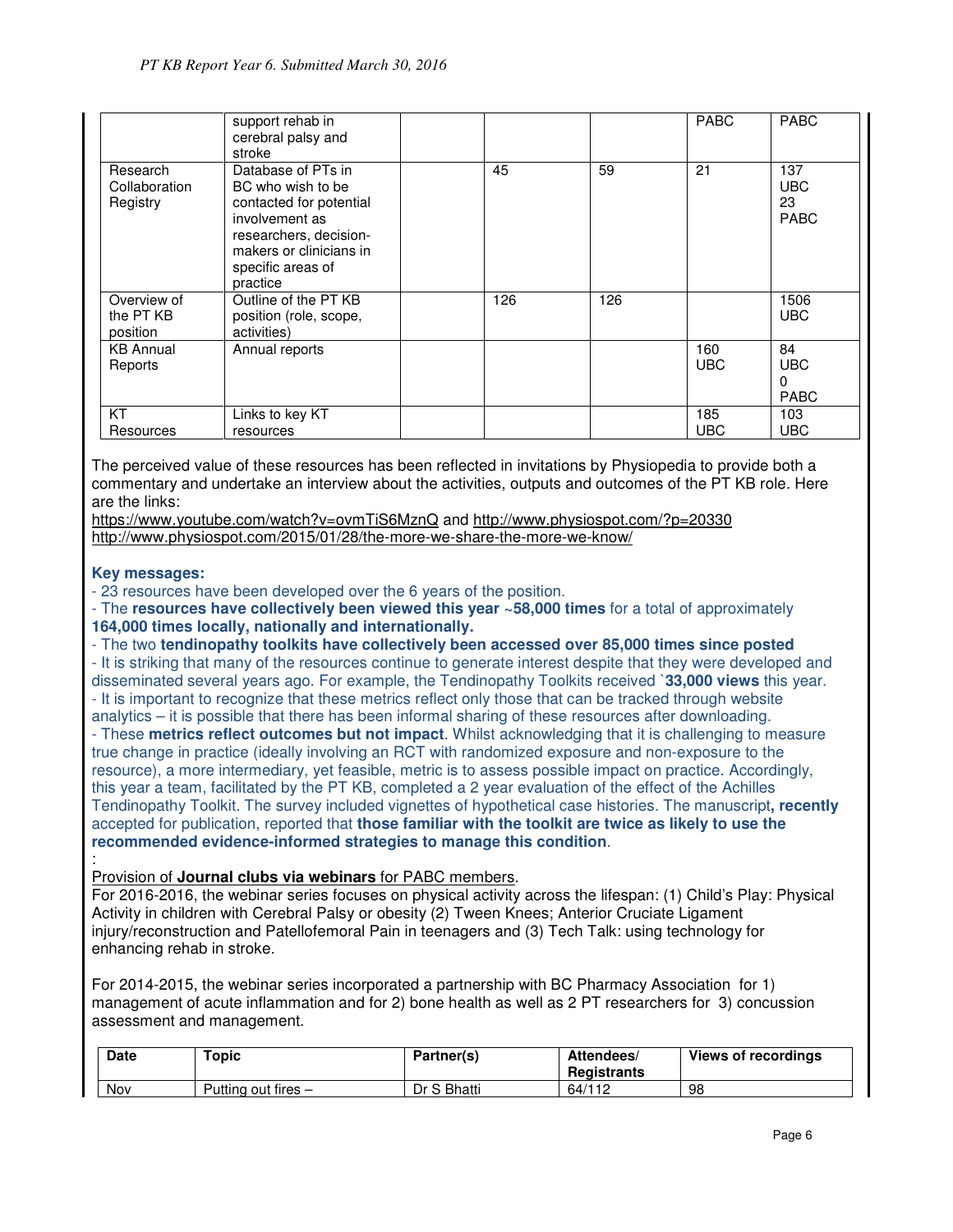| 2014          | Management of Acute<br>Inflammation                                                                       | <b>BC Pharm Assoc</b>                |        |     |
|---------------|-----------------------------------------------------------------------------------------------------------|--------------------------------------|--------|-----|
| Feb 2015      | Better Bones - the<br>pharmacological and non-<br>pharmacological<br>management to enhance<br>bone health | Dr S Bhatti<br><b>BC Pharm Assoc</b> | 46/89  | 333 |
| March<br>2015 | Dings in the Brain: What<br>brain imaging can tell PTs<br>about concussion                                | Dr N Virji-Babul<br>Dr M Borich      | 70/124 | 353 |

#### **Previous webinars**

| <b>Date</b>   | <b>Topic</b>                                                                            | Partner(s)                       | <b>Initial</b><br><b>Views of</b><br>recording | <b>Views of</b><br>recordings<br>Sept '14-'15 |
|---------------|-----------------------------------------------------------------------------------------|----------------------------------|------------------------------------------------|-----------------------------------------------|
| July<br>2014  | The Tip of the Iceberg: the<br>icing controversy                                        | Nadine Plotnikoff                | 1,599                                          | 240                                           |
| April<br>2014 | OM #3: Outcome<br>Measurement for Total Joint<br>Arthroplasty                           | Dr M Westby                      | 633                                            | 34                                            |
| March<br>2014 | Sticking your neck out:<br>Canadian Cspine Rule                                         | <b>Cspine Rule Task</b><br>Force | 152                                            | 47                                            |
| Feb<br>2014   | OM #2 Outcome Measurement<br>for Shoulder Dysfunction                                   | C Bennett                        | 437                                            | 53                                            |
| Nov<br>2013   | OM #1: How to Find, Select,<br>Apply, & Interpret Outcome<br>Measures                   | Dr Vanessa Noonan                | 463                                            | 41                                            |
| June<br>2013  | Closed vs Open Kinetic Chain<br>Exercise                                                | N Plotnikoff                     | 438                                            | 37                                            |
| April<br>2013 | Kinesiotaping                                                                           | P Martin                         | 509                                            | $\overline{25}$                               |
| Feb<br>2013   | Frozen Shoulder                                                                         | D Seigel                         | 2270                                           | 49                                            |
| May<br>2012   | Mobilization and manipulation<br>for cervical pain                                      | C Kennedy                        | <b>NA</b>                                      | <b>NA</b>                                     |
| Mar<br>2012   | Effectiveness of orthotics for<br>patella-femoral pain                                  | Dr M Hunt                        | <b>NA</b>                                      | 10                                            |
| Jan<br>2011   | Tennis elbow                                                                            | Dr A Scott                       | <b>NA</b>                                      | 19                                            |
| Nov<br>2011   | Effectiveness of therapeutic<br>ultrasound for soft tissue<br>pathology of the shoulder | Dr J Anthony                     | <b>NA</b>                                      | 43                                            |
| May<br>2011   | Effectiveness of Low level<br><b>LASER for Achilles</b><br>Tendinopathy                 | Dr J Anthony                     | <b>NA</b>                                      | $\overline{15}$                               |
| Mar<br>2011   | <b>Hip Protectors: Effectiveness</b><br>for reducing hip fracture                       | Dr T Liu Ambrose                 | <b>NA</b>                                      | 8                                             |
| Aug<br>2010   | Effectiveness of mobilizations<br>for knee OA                                           | No partner                       | <b>NA</b>                                      | 10                                            |

Each journal club is bookended by a pre and post webinar questionnaire. Of note, one of the most enlightening aspects of the postwebinar questionnaire is the question asking participants to state 3 key things that they learned – frequently, I learn the most from this section. Finally, throughout the webinar there are a series of polling questions to enable interaction with participants. The following table provides a sample of the evaluations of the webinars presented in 2014/2015: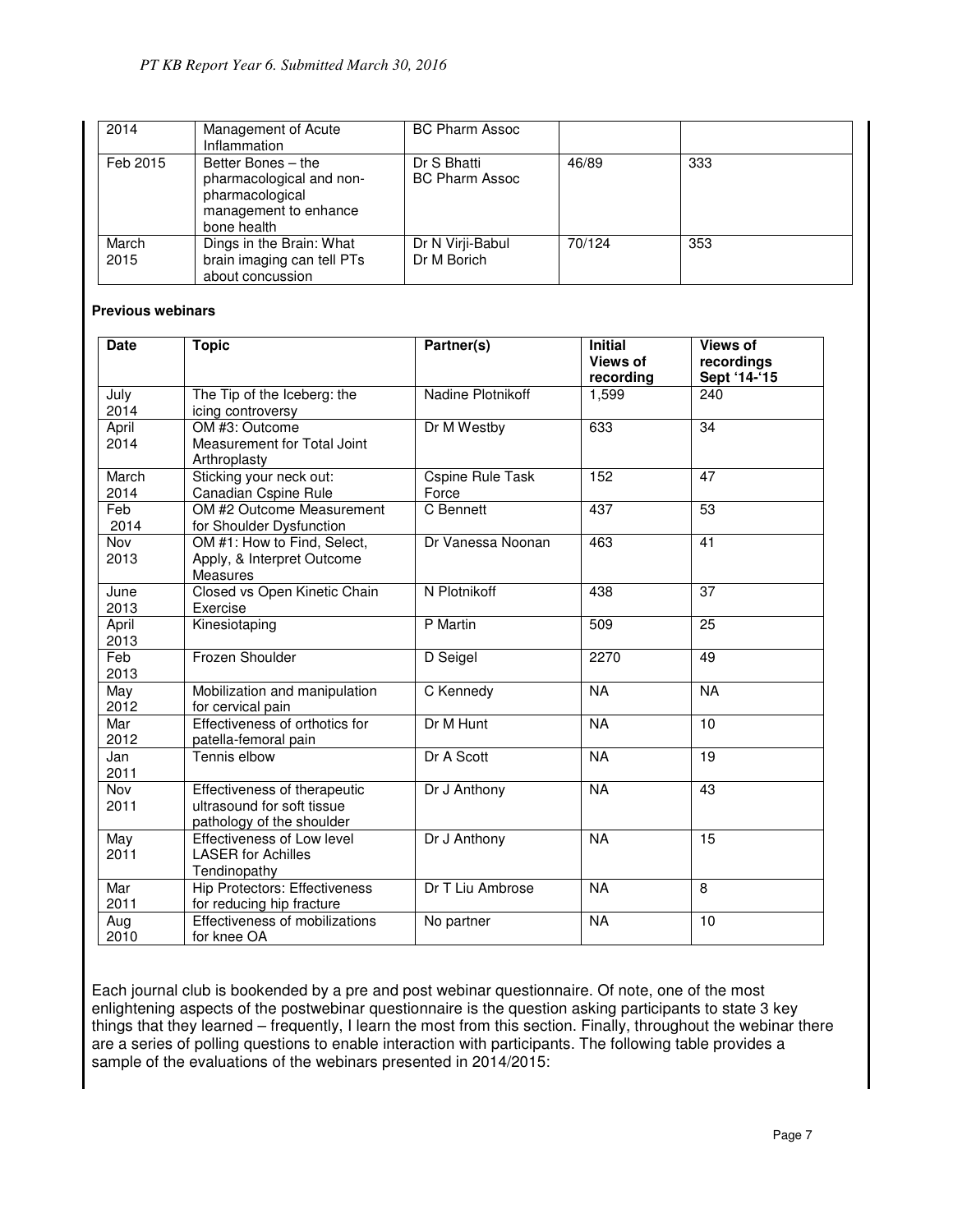|                                                                                                        | % reporting that in comparison to<br>prewebinar, feel more confident in<br>knowledge & application | % reporting they will change<br>practice & provided specific<br>examples of how to do so |
|--------------------------------------------------------------------------------------------------------|----------------------------------------------------------------------------------------------------|------------------------------------------------------------------------------------------|
| Putting out fires - Management<br>of Acute Inflammation                                                | $100\%$                                                                                            | 93%                                                                                      |
| Better Bones - the<br>pharmacological and non-<br>pharmacological management to<br>enhance bone health | 100%%                                                                                              | 89%                                                                                      |
| Dings in the Brain: What brain<br>imaging can tell PTs about<br>concussion                             | 92%                                                                                                | 61%                                                                                      |

#### Sample quotes from webinar attendees:

- "Great job! Loved learning more about pharmacist amazing knowledge on the world of meds and how to help us navigate this, when it's not our knowledge base"

- "Just a wealth of information provided for resources to explore on my own".

- "It was clear, the power point was loaded with links to resources and the presenters were extremely knowledgeable"

- "The right length of time, addresses a topic for our growing demographic of older adults, and it was FREE :)"
- "Evidence based information in a concise presentation with good clinical reasoning"
- "Well rounded discussion that provided the research and then tied it into practice"

#### **Key message:**

- The 'big question' is "Do these sessions assist in changing practice?" Although we cannot currently accurately measure this there is evidence that 'intent' to change practice is predictive of 40% of actual change in practice (Groth, 2011). The results of the post-webinar questionnaires for the first 2 webinars (demonstrating that 100% of respondents intend to change practice" together with 93% and 89% of respondents indicating specifically how they would do so, is in line with the literature indicating significant potential effectiveness of these sessions to elicit change in practice. The less impressive results for the third webinar reflect the fact that this session focused on neuroimaging for concussion – this is not part of the scope of practice of PTs but the membership indicated that it was important background knowledge for them when they are educating their patients.

#### **Next steps**

- Continue to develop, post and 'market' learning opportunities and resources that enhance knowledge and build skills for evidence-informed practice.

#### **Goal 4: Identify and facilitate a KT initiative for each of the funding partners**

- Identify and facilitate an achievable project that is relevant for PT practice for each funding partner
- Ensure representation from all relevant funding partners for each KT initiative
- Ensure that the selected projects are congruent with the CIHR framework for knowledge translation

The PT KB will facilitate the collaboration between partners for development of resources/tools, implementation of resources/tools and the evaluation of the effectiveness of the interventions. The funding partners will ensure that there is assistance with resources (personnel, meeting rooms, technical support).

| <b>Project &amp; Partners</b>                        | <b>Objectives</b>                         | <b>Status</b>              |
|------------------------------------------------------|-------------------------------------------|----------------------------|
| To develop and implement a program<br><b>SAVE BC</b> |                                           | Initiated Patient Partners |
| <b>Study to Avoid</b>                                | with the overall goal to identify, manage | recruitment & orientation  |
| cardiovascular                                       | and longitudinally follow patients with   |                            |
| Events in BC                                         | extremely premature artherosclerotic      | Drafted evidence based and |
|                                                      | disease, their first degree relatives and | theory informed KT plan    |
| PHC, PHCRI, VCH                                      | spouses to better understand the factors  |                            |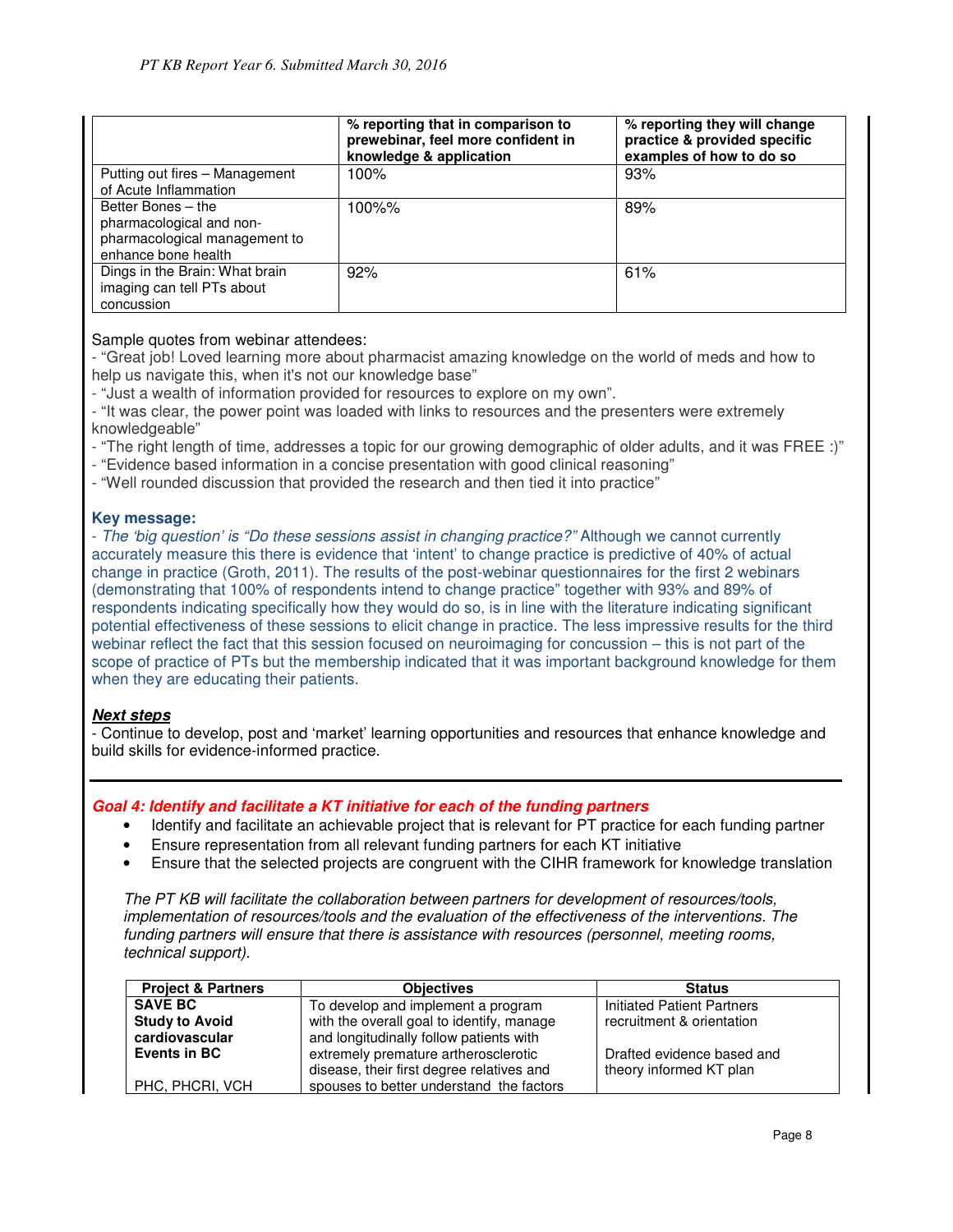|                                                           | and implement interventions to reduce                                                      | Recruitment in process                               |
|-----------------------------------------------------------|--------------------------------------------------------------------------------------------|------------------------------------------------------|
|                                                           | risk in high risk individuals                                                              |                                                      |
| <b>Arthritis Partnerships</b>                             | To develop a multi-stakeholder partnership                                                 | Initial stages of development                        |
| at Work: Web-enabled                                      | with workers with arthritis, insurance                                                     |                                                      |
| interventions for                                         | providers, health benefit plan managers,                                                   |                                                      |
| <b>Canadians with</b>                                     | employers, workplace health and safety,                                                    |                                                      |
| arthritis to support                                      | clinicians, and researchers, for the purpose                                               |                                                      |
| productivity and<br>health at work                        | of jointly developing, testing and                                                         |                                                      |
|                                                           | implementing e-interventions aimed at                                                      |                                                      |
|                                                           | supporting workers with arthritis and<br>musculoskeletal conditions in their goal to       |                                                      |
| UBC Dept of PT,<br>Arthritis Research                     | remain employed and lead healthy and                                                       |                                                      |
| Canada                                                    | productive lives at work                                                                   |                                                      |
| <b>PEIRS</b>                                              | Development and validation of a tool to                                                    | PI (Postdoc Clayon Hamilton)                         |
| <b>Patient engagement</b>                                 | evaluate patient engagement in research                                                    | currently developing the                             |
| in research scale                                         |                                                                                            | research team and refining the                       |
|                                                           |                                                                                            | proposal                                             |
| UBC Dept of PT,                                           |                                                                                            |                                                      |
| Arthritis Research                                        |                                                                                            |                                                      |
| Center                                                    |                                                                                            |                                                      |
| eQUIP                                                     | To develop innovative quality indicator                                                    | Awaiting result of application for                   |
| <b>Effective Quality</b>                                  | tools that empower patients to actively                                                    | funding                                              |
| Indicator                                                 | engage in the rehabilitation process and                                                   |                                                      |
| Implementation for                                        | make informed decisions about their                                                        |                                                      |
| <b>Patients</b>                                           | options during their knee and hip                                                          |                                                      |
|                                                           | replacement journey. The long-term goal                                                    |                                                      |
| PHC, VCH                                                  | is to improve the patient experience and                                                   |                                                      |
|                                                           | overall quality, consistency and                                                           |                                                      |
|                                                           | outcomes of total joint arthroplasty care.                                                 |                                                      |
| <b>Assessing recovery</b><br>from concussion              | To (1) more precisely characterize recovery<br>from concussion, (2) clarify the mechanisms | Securing funding                                     |
| with exertion testing                                     | underlying exertion intolerance after                                                      |                                                      |
| (ARCET)                                                   | concussion, and (3) develop a novel                                                        |                                                      |
|                                                           | biomarker for concussion in patients who                                                   |                                                      |
| UBC Dept of PT,                                           | pass conventional clinical tests.                                                          |                                                      |
| UBC, Harvard                                              |                                                                                            |                                                      |
| <b>Walk10Blocks</b>                                       | A collaborative project to develop an app                                                  | Currently revising app based on                      |
|                                                           | to encourage the general public to walk                                                    | results of beta-testing of                           |
| UBC Dept of PT,                                           | to improve cognitive and joint health                                                      | prototype.                                           |
| Alzheimers Society,                                       |                                                                                            |                                                      |
| <b>Canadian Association</b>                               | This work is funded by ICON. The project                                                   |                                                      |
| of Retired Persons,                                       | is led by Cheryl Koehn, a patient leader.                                                  |                                                      |
| Arthritis Consumer                                        |                                                                                            |                                                      |
| Experts                                                   |                                                                                            |                                                      |
| <b>Physical Activity</b><br><b>Support Kit Initiative</b> | To create a repository of resources to                                                     | Several working groups have                          |
| (PASKI)                                                   | facilitate physical activity and reduce<br>sedentary time in persons living with           | completed identifying,<br>cataloguing and evaluating |
| <b>Move More. Sit Less</b>                                | chronic disease                                                                            | resources and these                                  |
|                                                           |                                                                                            | recommended resources are                            |
| <b>KB led project</b>                                     | 104 healthcare providers, patients,                                                        | being vetted by Advisory Group                       |
|                                                           | decision-makers, students and                                                              | members.                                             |
| Partners: PABC, UBC                                       | researchers are participating in a Core                                                    | MPT students analyzing patient                       |
| Dept of PT, VCHRI,                                        | Committee, Working groups in clusters of                                                   | survey and writing key                               |
| PHCRI, Physical                                           | disease categories, and an Advisory                                                        | messages for website.                                |
| Activity Line of BC,                                      | Committee.                                                                                 | Website design complete &                            |
| Patient Voices,                                           |                                                                                            | initiating the loading of                            |
| <b>Fraser Health</b>                                      |                                                                                            | resources.                                           |
| West coast                                                | To develop and evaluate the outcomes for                                                   | All 5 WICKED modules are                             |
| <b>Interprofessional Clinical</b>                         | five web-based, interactive modules to teach                                               | complete & available on UBC                          |
| Knowledge Evidence                                        | students the steps of evidence-informed                                                    | Connect.                                             |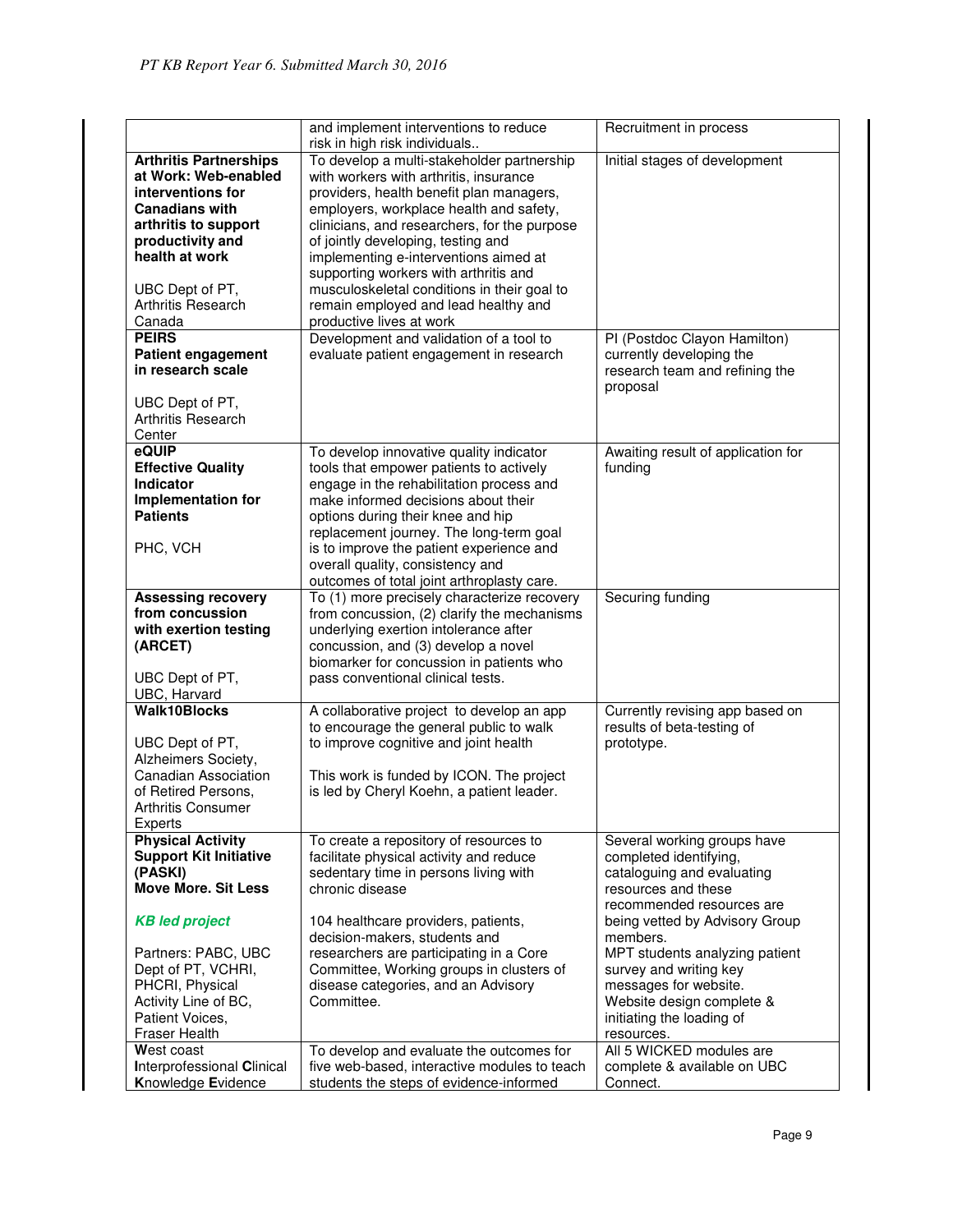| <b>Disseminator (WICKED)</b>                | health care.                                                                                       | OT and PT students & Family                                      |
|---------------------------------------------|----------------------------------------------------------------------------------------------------|------------------------------------------------------------------|
|                                             |                                                                                                    | Practice residents are using the                                 |
| UBC PT, OT, Family                          |                                                                                                    | modules.                                                         |
| Practice                                    |                                                                                                    | Evaluation::pre-module attitude                                  |
|                                             |                                                                                                    | survey, pre-module Fresno test,<br>End of module survey data for |
|                                             |                                                                                                    | modules 1 and 2; interviews with OT                              |
|                                             |                                                                                                    | instructors                                                      |
| <b>Monitor OA</b>                           |                                                                                                    | RCT in process                                                   |
|                                             | To determine whether a model involving 1)<br>the use of Fitbit® Flex <sup>™</sup> , a commercially |                                                                  |
| UBC Dept of PT,                             | available physical activity tracker, 2) a group                                                    |                                                                  |
| ARC, MPAP                                   | education session, and 3) remote coaching                                                          |                                                                  |
|                                             | by a PT can improve physical activity and                                                          |                                                                  |
| <b>SuPER: Supporting</b>                    | reduce sedentary time in pts with knee OA<br>To develop and test an online decision aid            | Online decision aid developed                                    |
| Patient care with                           | for patients considering biologic therapy for                                                      | and beta-tested. RCT in                                          |
| <b>Electronic Resources</b>                 | rheumatoid arthritis                                                                               | process.                                                         |
| (SuPER):                                    |                                                                                                    |                                                                  |
|                                             |                                                                                                    |                                                                  |
| UBC Dept of PT,                             |                                                                                                    |                                                                  |
| Arthritis Research<br>Canada, Boston        |                                                                                                    |                                                                  |
| University                                  |                                                                                                    |                                                                  |
| <b>Improving Cognitive &amp;</b>            | Knowledge translation based initiatives (KT                                                        | Initial projects underway (see                                   |
| jOint health Network                        | tools) to optimize mobility independence in                                                        | Walk 10 Blocks above)                                            |
| (ICON)                                      | older adults using digital technologies                                                            |                                                                  |
|                                             |                                                                                                    |                                                                  |
| Partners: UBC Dept of<br>PT, ARC, School of | Personal role: Member of Executive                                                                 |                                                                  |
| Interactive Art &                           | Committee - KT Core Facility Co-leader                                                             |                                                                  |
| Technology                                  | and a member of the Knowledge User                                                                 |                                                                  |
| (SIAT), Grand NCE                           | Advisory                                                                                           |                                                                  |
| Center for Digital                          |                                                                                                    |                                                                  |
| Media, QxMD,                                |                                                                                                    |                                                                  |
| KinDuct, Laval, U of                        |                                                                                                    |                                                                  |
| Alberta<br>Electrophysical                  | To provide Physiotherapists with an                                                                | Submitted manuscript guiding                                     |
| <b>Agents (EPA)</b>                         | evidence-informed clinical decision-                                                               | the use of neuromuscular                                         |
| <b>Indications</b>                          | making aid for use of electrophysical                                                              | electrical stimulation for                                       |
|                                             | agents (eg. Laser, Ultrasound, TENS etc)                                                           | neurological, musculoskeletal                                    |
| <b>KB led project</b>                       |                                                                                                    | and critical care populations.                                   |
|                                             | Team of experts Team recruited from                                                                |                                                                  |
| Partners: PABC, UBC<br>Dept of PT, EPA      | Ottawa, U of Manitoba, U of Toronto, U<br>of Western Ontario & UBC                                 |                                                                  |
| experts from across                         |                                                                                                    |                                                                  |
| Canada                                      |                                                                                                    |                                                                  |
| <b>ANSWER 2</b>                             | Funded by a CIHR Catalyst Grant for                                                                | ANSWER-2 online decision aid                                     |
|                                             | eHealth Innovations, this project is an                                                            | completed and usability tests                                    |
|                                             | extension of the successful ANSWER                                                                 | completed. RCT in process                                        |
|                                             | decision aid tool to help patients who have<br>rheumatoid arthritis (RA) decide whether to         |                                                                  |
|                                             | proceed with medication treatment using                                                            |                                                                  |
| Partners:                                   | "biologics" (genetically engineered proteins)                                                      |                                                                  |
| Dr. Linda Li                                | as recommended by their doctors.                                                                   |                                                                  |
| Arthritis Research                          |                                                                                                    |                                                                  |
| Center                                      | ANSWER-2 is integrated into an online RA                                                           |                                                                  |
| <b>UBC</b><br>VGH/VCH                       | Patient Passport that tracks patients' health<br>status and allows them to communicate this        |                                                                  |
| Grand NCE                                   | information with their health professionals.                                                       |                                                                  |
|                                             |                                                                                                    |                                                                  |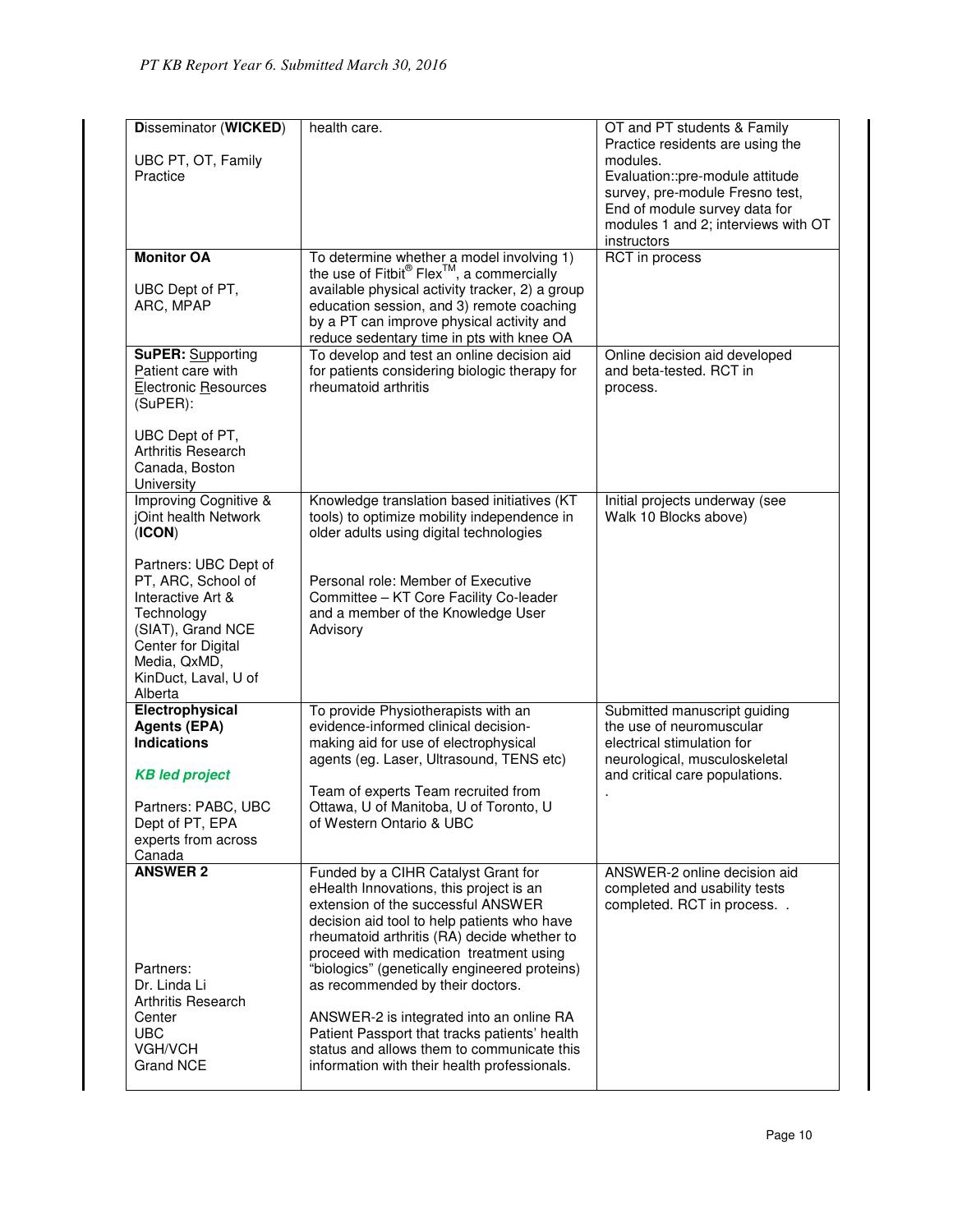| <b>Prospective</b><br><b>Surveillance of Arm</b><br><b>Morbidity post</b><br><b>Breast Cancer</b><br>surgery<br>Partners:<br>Dr. K Campbell (UBC<br>Dept of PT)<br>PHC, PHCRI, VCHRI<br><b>Fraser Health</b><br><b>BC Cancer Research</b><br>Institute<br>Simon Fraser<br>University | To 1) improve the quality of research to<br>inform a change in practice with a proactive<br>PT monitoring program to reduce arm<br>morbidity<br>2) quantify the cost of delivering the<br>intervention and possible cost-savings to the<br>health care system<br>3) understand the local<br>barriers and facilitators to a change in<br>clinical practice from the point of view of<br>decisions makers, clinicians & patients.                                                                                                                                            | RCT complete and manuscript<br>submitted<br>Next steps:<br>- KT plan: workshop and online<br>handbook                                                                                                                                                              |
|--------------------------------------------------------------------------------------------------------------------------------------------------------------------------------------------------------------------------------------------------------------------------------------|----------------------------------------------------------------------------------------------------------------------------------------------------------------------------------------------------------------------------------------------------------------------------------------------------------------------------------------------------------------------------------------------------------------------------------------------------------------------------------------------------------------------------------------------------------------------------|--------------------------------------------------------------------------------------------------------------------------------------------------------------------------------------------------------------------------------------------------------------------|
| <b>Total joint</b><br>arthroplasty:<br>Enhancing<br>utilization of<br>outcome<br>measurement<br>(TJAOM)<br><b>KB led project</b><br>- Partners: UBC Dept<br>of PT, PABC, VCH,<br><b>PHC</b>                                                                                          | 3 synergistic projects with the following<br>objectives:<br>(1) To establish a baseline of current<br>utilization of outcome measurement (OM) in<br>TJA care<br>(2) To document clinician identified barriers<br>and solutions to use of OM in TJA care<br>(3) To develop learning resources and tools<br>necessary to facilitate use of OM in TJA care<br>(4) To disseminate, implement, and evaluate<br>the uptake of the learning resources and<br>tools using the information from objectives<br>#1 and #2 in conjunction with evidence from<br>implementation science | Toolkit complete. Online<br>modules finished and reviewed<br>externally.<br>First manuscript published.<br>Second manuscript in process.<br>Dissemination plan developed.<br>Presenting at STEP UP & CPA<br>Congress and BC PT Provincial<br><b>Practice Forum</b> |
| <b>AECOPD</b> project<br>UBC Dept. of PT<br><b>PHCRI</b><br><b>VCHRI</b><br><b>PABC</b><br>University of Toronto<br>University of<br>Saskatchewan<br><b>CESEI</b><br>QxMD<br><b>VCH PT</b><br>Fraserhealth PT                                                                        | Given that SAFEMOB could not<br>adequately address the needs for safe<br>and effective exercise prescription for<br>Acute Exacerbation of Chronic<br><b>Obstructive Pulmonary Disease</b><br>(AECOPD), the AECOPD project grew<br>from the SAFEMOB project. The<br>AECOPD team, under the direction of<br>Dr. Pat Camp, successfully secured<br>funding from the Canadian Institute of<br>Health Research Knowledge Synthesis<br>Grant for the initial phase of this project<br>and recently received funding from<br>PHCRI for KT implementation.                         | Tool developed and usability<br>testing completed. App and<br>online learning modules in<br>development.                                                                                                                                                           |
| <b>Tendinopathy</b><br><b>Toolkits</b><br><b>KB led projects</b><br>Partners:<br>UBC Dept. of PT<br><b>VCHRI, PHCRI</b><br>PABC                                                                                                                                                      | Tendinopathy Task force developed<br>decision-making tools to support evidence-<br>informed practice in management of Achilles<br>and Lateral epicondyle tendinopathy.                                                                                                                                                                                                                                                                                                                                                                                                     | Both toolkits were updated this year<br>with the findings from recent<br>literature. Evaluation of outcomes of<br>Achilles toolkit completed and<br>manuscript in press.                                                                                           |
| <b>Cervical Spine</b><br>Trauma: Use of<br><b>Canadian Cervical</b><br><b>Spine Rules</b><br><b>KB led project</b><br>Partners:                                                                                                                                                      | The overarching goal of this project was to<br>ensure appropriate referral to a medical<br>doctor for imaging (X-ray), BC PTs of<br>patients with acute neck pain secondary to<br>trauma. Specifically, PTs knowledge and<br>current practice in the management of acute<br>neck pain in relation to the Canadian<br>Cervical Spine Rule (C-Spine Rule) was                                                                                                                                                                                                                | - Completed. Supporting resources<br>(video, decision support tools,<br>template of letters to physicians)<br>disseminated. Manuscript being<br>submitted.                                                                                                         |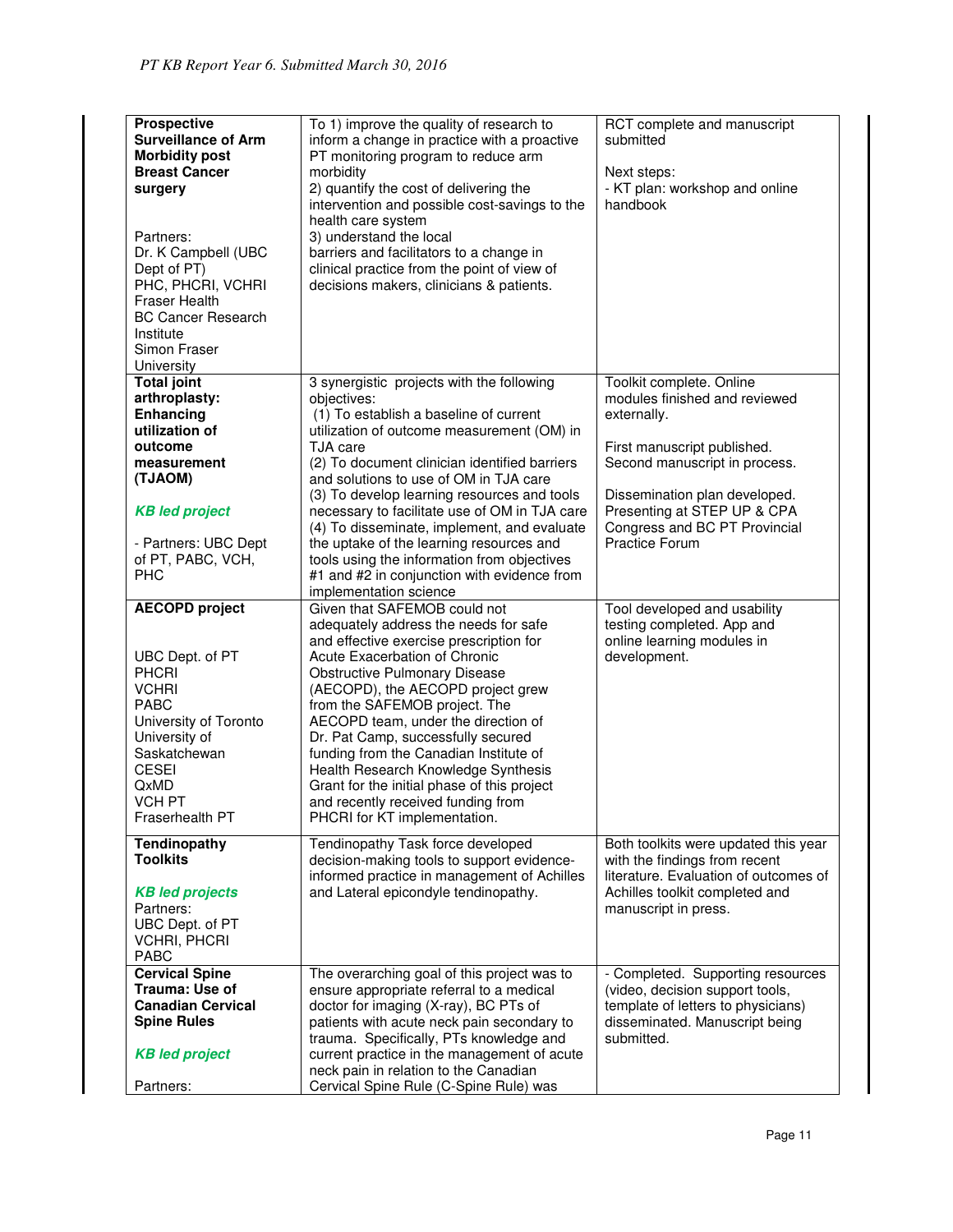| Dr. Linda Li & ARC<br>UBC Dept .of PT<br>PABC<br><b>VCHRI</b><br><b>PHCRI</b> | assessed and the results used to identify the<br>need for, and inform the design of, learning<br>resources and tools to increase awareness<br>and/or use of the C-Spine Rule in clinical<br>practice | Supported through participation in<br>the "Foundations of KT Course<br>(VCHRI/MSFHR) |
|-------------------------------------------------------------------------------|------------------------------------------------------------------------------------------------------------------------------------------------------------------------------------------------------|--------------------------------------------------------------------------------------|
| <b>FEATHERS</b>                                                               | Funding provided by the Peter Wall                                                                                                                                                                   | Multiple manuscripts published                                                       |
| Functional                                                                    | Solutions Initiative.                                                                                                                                                                                | Prototype developed and tested                                                       |
| Engagement in                                                                 |                                                                                                                                                                                                      | Clinical trials completed.                                                           |
| <b>Assisted Therapy</b>                                                       |                                                                                                                                                                                                      |                                                                                      |
| through Exercise                                                              | To develop social gaming programs,                                                                                                                                                                   |                                                                                      |
|                                                                               | supported by upper-limb robotics, that will                                                                                                                                                          |                                                                                      |
| Robotics                                                                      | enable and motivate children with cerebral                                                                                                                                                           |                                                                                      |
|                                                                               | palsy, and older adults after stroke, to                                                                                                                                                             |                                                                                      |
| Partners:                                                                     |                                                                                                                                                                                                      |                                                                                      |
| <b>UBC Mechanical</b>                                                         | practice their home exercises.                                                                                                                                                                       |                                                                                      |
| Engineering, Physical                                                         |                                                                                                                                                                                                      |                                                                                      |
| Therapy,                                                                      |                                                                                                                                                                                                      |                                                                                      |
| Occupational Science                                                          |                                                                                                                                                                                                      |                                                                                      |
| and Occupational                                                              |                                                                                                                                                                                                      |                                                                                      |
| Therapy, Kinesiology                                                          |                                                                                                                                                                                                      |                                                                                      |
| <b>BC</b> Center for                                                          |                                                                                                                                                                                                      |                                                                                      |
| Abilities,                                                                    |                                                                                                                                                                                                      |                                                                                      |
| Abilities Neurological                                                        |                                                                                                                                                                                                      |                                                                                      |
| Rehabilitation                                                                |                                                                                                                                                                                                      |                                                                                      |
| Seating GAWG:                                                                 | (1) Appraise the 2006 UK guideline using                                                                                                                                                             | Completed The guideline has been                                                     |
| Seating Guideline                                                             | the AGREE instrument                                                                                                                                                                                 | appraised, updated and adapted to                                                    |
| <b>Adaptation Working</b>                                                     | (2) Evaluate, synthesize and incorporate                                                                                                                                                             | the BC context and disseminated                                                      |
| Group for provision of                                                        | evidence from an updated comprehensive                                                                                                                                                               | May 2014.                                                                            |
| wheelchairs in                                                                | literature review and local consensus.                                                                                                                                                               |                                                                                      |
| progressive                                                                   | (3) Incorporate information appropriate for                                                                                                                                                          |                                                                                      |
| neuromuscular                                                                 | specific progressive neuromuscular                                                                                                                                                                   |                                                                                      |
| disease                                                                       | diseases.                                                                                                                                                                                            |                                                                                      |
|                                                                               | (4) Ensure the update guideline reflects the                                                                                                                                                         |                                                                                      |
| - Partners:                                                                   | needs and practice environment of BC                                                                                                                                                                 |                                                                                      |
| BCC&W, Sunnyhill                                                              | therapists.                                                                                                                                                                                          |                                                                                      |
| Hospital, GF Strong,                                                          |                                                                                                                                                                                                      |                                                                                      |
| UBC Dept of PT,                                                               |                                                                                                                                                                                                      |                                                                                      |
| <b>UBC</b> Dept of                                                            |                                                                                                                                                                                                      |                                                                                      |
| Occupational Science                                                          |                                                                                                                                                                                                      |                                                                                      |
| & Occupational                                                                |                                                                                                                                                                                                      |                                                                                      |
| Therapy, VCH                                                                  |                                                                                                                                                                                                      |                                                                                      |
| <b>SAFEMOB</b>                                                                | (1) To develop a concise tool which guides                                                                                                                                                           | Completed. Supporting                                                                |
| Safe mobilization of                                                          | physiotherapy clinicians in evidence-                                                                                                                                                                | resources were also developed,                                                       |
| the acutely ill patient                                                       | informed-decision-making (EIDM) relevant to                                                                                                                                                          | disseminated and posted. A                                                           |
|                                                                               | the safe mobilization of the acutely ill patient.                                                                                                                                                    | recorded webinar providing case                                                      |
| <b>KB led project</b>                                                         |                                                                                                                                                                                                      | histories demonstrating how to                                                       |
|                                                                               |                                                                                                                                                                                                      | utilize the resource is also                                                         |
| Partners: UBC Dept                                                            |                                                                                                                                                                                                      | posted.                                                                              |
| of PT, PABC, VCH,                                                             |                                                                                                                                                                                                      | Shared nationally &                                                                  |
| <b>PHC</b>                                                                    |                                                                                                                                                                                                      | internationally.                                                                     |
| Enhancing                                                                     | (1) To increase the awareness of BC                                                                                                                                                                  | Completed. An array of                                                               |
| physiotherapy best                                                            | PTs regarding the role of PTs in the                                                                                                                                                                 | resources (lectures, practical                                                       |
| practice in issues of                                                         | prevention, assessment & management                                                                                                                                                                  | demonstrations, handouts,                                                            |
| skin & wound care                                                             | of skin & wound care issues.                                                                                                                                                                         | equipment list, reference list)                                                      |
|                                                                               | (2) To increase the number of BC PTs                                                                                                                                                                 | has been developed and posted                                                        |
| <b>KB led project</b>                                                         | who undertake a basic risk assessment                                                                                                                                                                | on the PABC website.                                                                 |
|                                                                               | and utilize basic interventions for                                                                                                                                                                  |                                                                                      |
| - Partners: PABC,                                                             | prevention & management of skin &                                                                                                                                                                    |                                                                                      |
| VCH, PHC, PT Skin &                                                           | wound care issues.                                                                                                                                                                                   |                                                                                      |
| <b>Wound Care</b>                                                             | (3) To provide information to BC PTs on                                                                                                                                                              |                                                                                      |
| Committee,                                                                    |                                                                                                                                                                                                      |                                                                                      |
|                                                                               | where to find guidance on and training in                                                                                                                                                            |                                                                                      |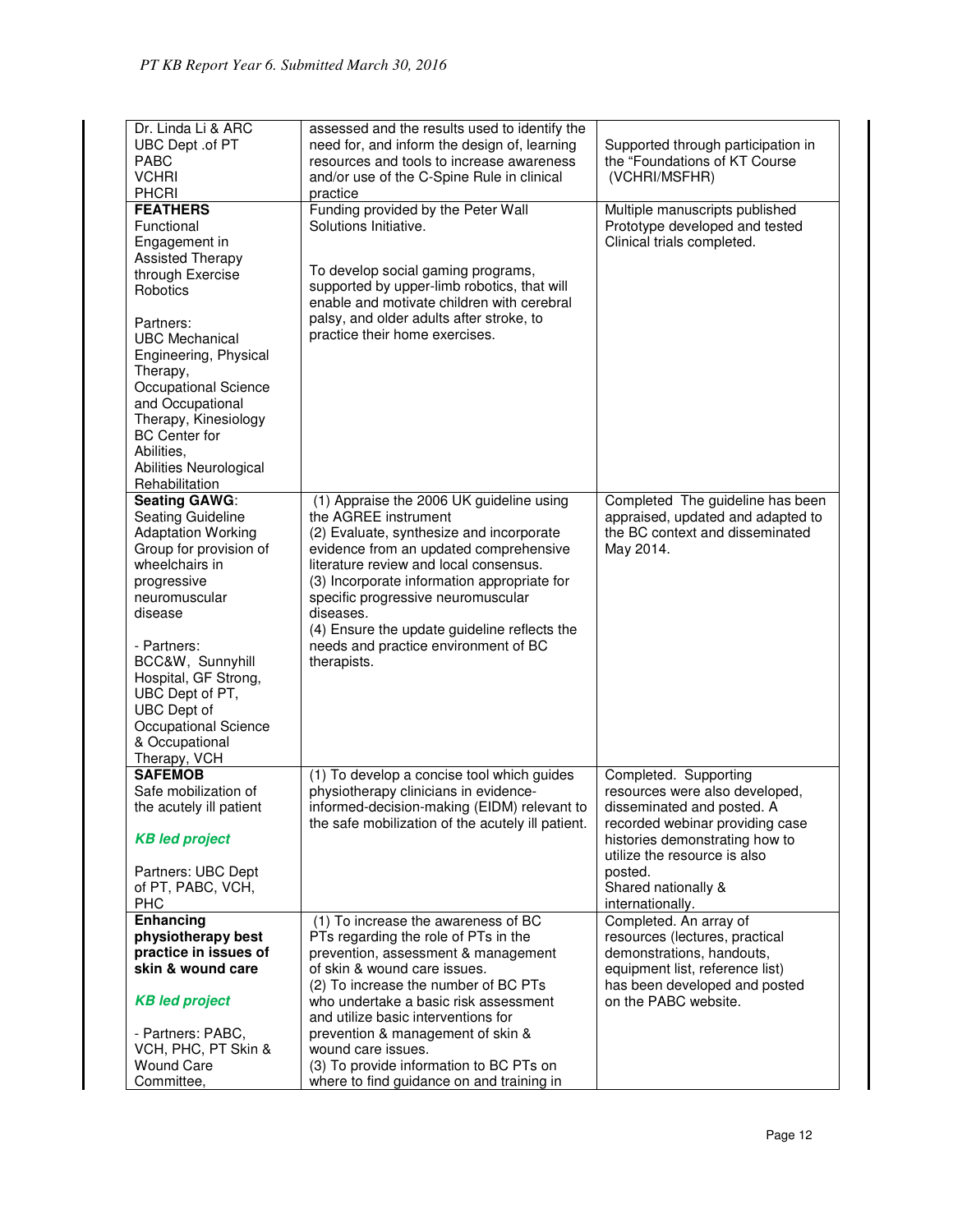| Interdisciplinary Skin<br>& Wound Care<br>Committee: UBC<br>Dept of Occupational<br>Science & | advanced assessment and intervention<br>techniques. |  |
|-----------------------------------------------------------------------------------------------|-----------------------------------------------------|--|
| Occupational Therapy                                                                          |                                                     |  |

#### **Key messages**

- This year has seen an increase in the percentage of interdisciplinary projects and the addition of projects which are out of the scope of physical therapy practice. This change is a result of an increasing role for the PT KB in PHCRI and VCHRI. In addition, there is an emphasis on patient engagement and the use of technology which have precipitated the need for and acquisition of additional training in these areas.

### **Goal 5: Provide progress reports and a year-end report to the funding partners**

- Intermittent email updates on the progress on each of the goals
- Coordinate a meeting of funding partners in December 2009 providing a progress report and opportunity for discussion
- Provide a year-end report detailing the successes achieved in the inaugural PT KB position and recommendations for the future growth of the role

The PT KB will provide all documentation to funding partners with sufficient opportunity to review prior to meetings and will revise, within 2 weeks of receipt of revisions requested by the funding partners.

Email updates of the progress on the goals are communicated intermittently to the Steering Committee. Updates are also provided annually on the PABC and UBC Dept of PT websites. The 6 Month report was submitted December 9 2009, Year 1 report September 13, 2010, Year 2 report October 20 2011, Year 3 April 4 2013, Year 4 April 2 2014, and Year 5 April 4 2015.

#### **Next steps**

Continue intermittent email updates and annual report. Due to increased demands, reduce websites updates to annually.

# **2. ADDITIONAL ACTIVITIES / DELIVERABLES**

In addition to activities related to fulfilling the above-stated goals, the following activities and key events have been undertaken / occurred:

#### **Meetings with Steering Committee**

- Annual review

#### **Needs Assessment**

- Undertook a needs assessment in Year 1 for clinicians, academics and faculty & posted executive summary & results. Results informed Action Plan.

- Call for proposals in Spring 2011 and Fall 2014.

#### **Activities for The UBC Department of PT**

- Continuing Professional Development for Physical Therapists Collaborative
- Member: Dept. of PT Clinical Faculty Appointments, Reappointments and Promotions Committee

- Assist faculty in knowledge translation components of grant applications and development of knowledge translation plans

- Member WICKED: West coast Inter-professional Clinical Knowledge Evidence Disseminator
- Member Continuing Professional Development Advisory Group
- Member UBC FOM Revenue Generating Committee
- Attendance (intermittent) at Faculty meetings
- Submission of articles for newsletters twice per year
- Panel discussion re clinician participation in research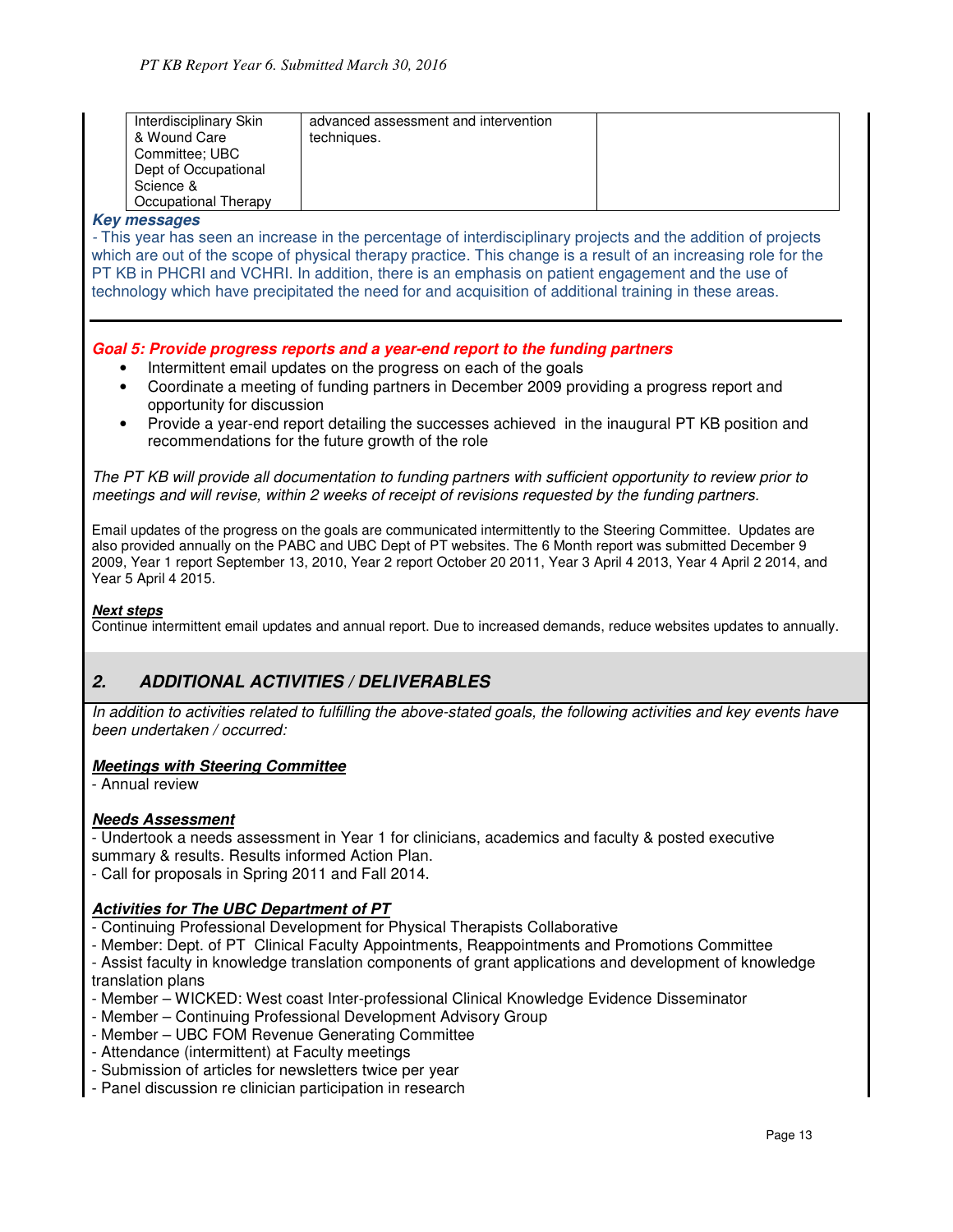- Support & mentorship for new UBC Continuing Professional Development PT Coordinator position

# **Activities for PABC**

- Submission of articles for quarterly newsletters
- Assist PABC Knowledge Broker task force members in writing articles for newsletters
- Assist PABC members with requests for and interpretation of evidence for practice
- Assist PABC staff with specific requests for information from PABC members
- Assist PABC librarian with selection of resources for monthly member emails and for the website
- Develop curriculum, coordinate presenters and co-present webinar journal clubs

- Present at PABC Practice Forum: " The art and science of helping patients to be more active " with Dr Linda Li and David Troughton

# **Activities for VCHRI & PHCRI**

- Co-prepared KT presentation at PHC/PHCRI Leaders Forum and facilitated breakout session

- Presented at VCHRI/MSFHR Foundations of KT course

- Facilitating development of KT Innovation Hub vision with PHCRI, PHC, VCHRI, MSFHR, BC SPOR Support Unit

- PHCRI Research Leaders monthly meetings
- KT & Community Engagement for VCHRI
- Member of Healthcare Education and Research Rounds (HEARR) Action Team
- Subject Matter Expert (SME) for Cerner/CST electronic medical record project
- Update synthesis of evidence and best practice for use of incentive spirometry
- Update synthesis of evidence and guide for best practice for secretion removal techniques
- Consultant for PHCRI KT issues
- Consultant for VCHRI KT issues

-- Present at VCH/PHC STEP UP PT Education & Research Day "Device vs Ice: use of ice bag vs cooling/compression device post total knee replacement".

- Mentor and advisor for PHCRI and VCHRI Research Challenge projects

- Co-lead PHC KT Community of Practice with 3 components: (1) KT concept (2) Brag & Steal (3) Share & Solve

- Updated resources re use of incentive spirometry and secretion removal techniques in PHC
- Developed resources to support evidence-informed mobility and respiratory interventions for surgical patients

- Provided consultation for KT component of Alzheimer grant submission & MSFHR Scholar award for Dr M DeMarco

# **Presentations**

- Vancouver Canucks Medical Staff: Update on electrophysical agents

- Chair: Consumer Panel at Arthritis Alliance Canada conference: Consumer action in Canadian Osteoarthritis
- Research: from study participants to knowledge transfer agents. Oct 22 (25 minutes)
- Dissemination for policy and practice change HSCI 825 SFU Oct 7 (2 hrs)
- VCH Physiotherapy: Do all patients with cervical spine trauma need an xray?
- PHCRI Research Challenge workshop: Knowledge Translation
- PHCRI Research Challenge workshop: Knowledge Translation
- STEP UP 2015: Intermittent ice bag vs consistent cooling with a device post total knee replacement
- BC Physiotherapy Practice Forum 2015 The art and science of helping patients to be more active. Co-
- presented with Dr Linda Li and Mr Dave Troughton
- VCHRI/MSFHR KT course: Canadian Cervical Spine Rule project

# **Professional Development**.

- Practicing Knowledge Translation Course (Sept 2014-March 2015) – Li Ka Shing Institute/Sick Kids, Toronto

- Why are so many patients dissatisfied with knee replacement surgery? Reflections & results from a multiphase mixed methods study in BC. S Bryant

- The Behavior Change Wheel: KT Canada Rounds S. Michie

- JOSPT Webinar: New Clinical Findings in Knee Osteoarthritis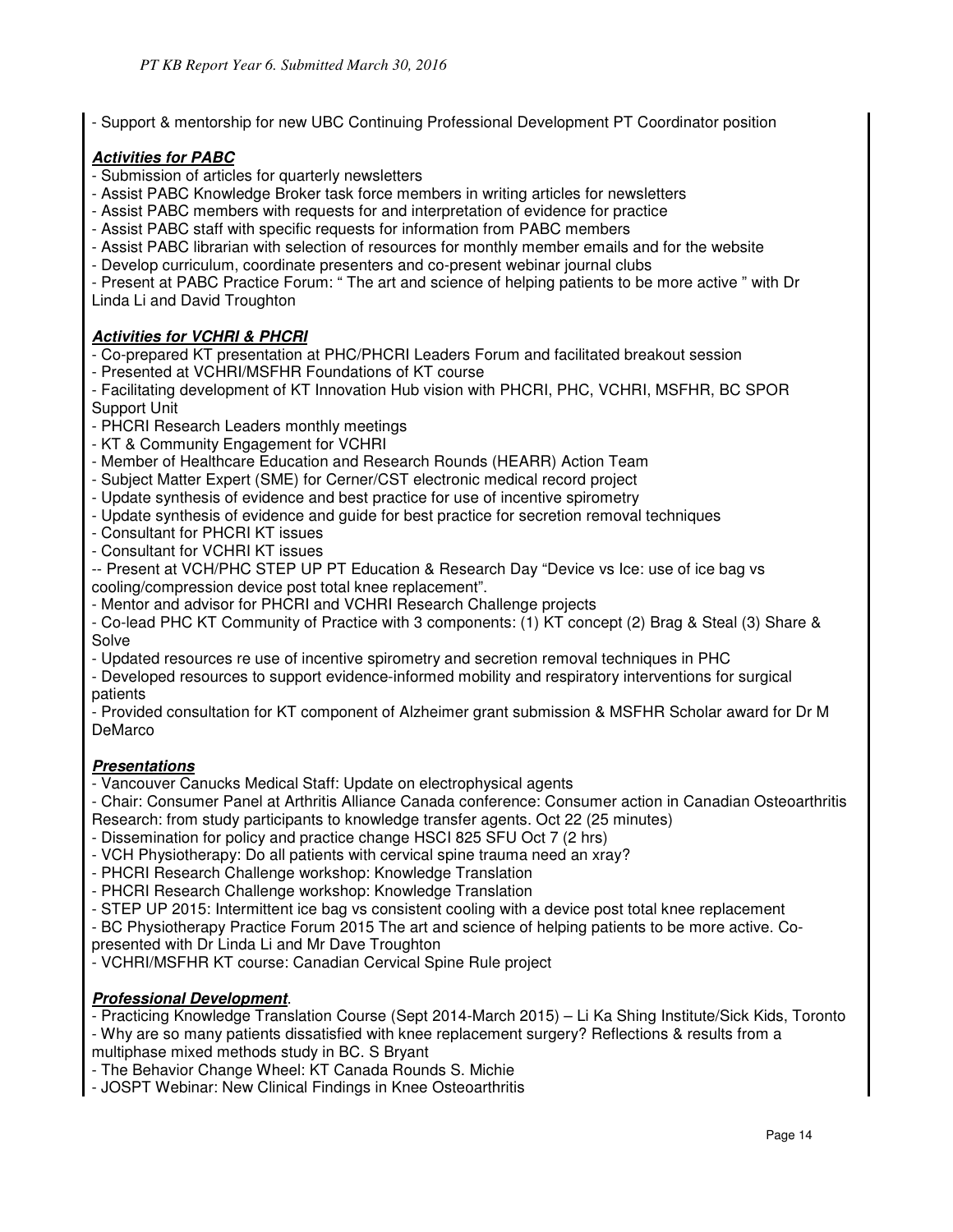- Planning Your Social Media Strategy for Knowledge Translation
- KT Canada webinar: Social media a key tool for knowledge mobilization
- Dr Wilfred Peter Animated Arthritis Questionnaire

- KT Canada webinar: "Evaluation of behavior change interventions to increase the use of pneumatic otoscopy in family medicine: a pilot randomized trial"

- A tale of KT in the ICU Dr D Cook
- What's up Doc? Communicating with doctors

- ARHP Research Webinar Nothing About Us Without Us: Engaging Patients in Rheumatology Research"

- Sedentary behavior C2E2

- The Psychology of Resilience and the Associations with Chronic Pain. Webinar. Canadian Institute for the relief of Pain and Disability

- World Congress of Physiotherapy: Why electrophysical agents (EPA) should substitute for simple analgesia in selected clinical applications

- Wearable technologies & their impact on optimal aging KT Canada
- E-learning: Basics in design of online learning materials
- Subsequent Entry Biologics Facts. Arthritis Consumer Experts
- Mary Pack Arthritis Program Education Day
- CPA webinar: Writing Qualitative Research for Publication
- KT Canada Webinar: Dissemination and Implementation
- How can we help our patients in pain to exercise?
- Weight bearing as tolerated Bone & Joint Canada webinar
- STEP UP. VCH/PHC Education & Research Day
- BC KT Community of Practice: Evaluating Research Impact
- Research Skills update UBC Dept of Family Practice
- The Social Network: Using Twitter to Translate and Disseminate Evidence
- How do knowledge brokers facilitate KT initiatives in health-related settings?. Public Health Ontario
- End of Grant KT Course, KT Canada

#### **Other**

- Member: MSFHR KT Training Program Advisory Group
- Co-Chair: Arthritis Patient Advisory Board Arthritis Research Canada
- Physical Literacy Initiative Bone & Joint Canada
- Patient Panel for Patient Role in Research: Arthritis Alliance Canada
- Informed Western University MPT student research project

#### Reviewer

- Canadian Respiratory Journal
- British Medical Journal Case Reports
- Physiotherapy Canada
- Canadian Journal of Sports Medicine
- Physician and Sports Medicine
- Physical Therapy
- Canadian Journal of Rehabilitation

# **Publications**

Year 6: 11 (5 published, 1 in press, 3 submitted, 2 in process) Year 5 13 (4 published, 4 in press, 2 submitted, 3 in process)

Year 4: 11 (6 published, 1 in press, 2 submitted, 2 in process)

Year 3: 10 (3 published; 1 in press; 4 submitted; 2 in process)

Year 2: 5 (4 published; 1 submitted)

Year 1: None

# **Published (peer-reviewed)**

Dean E, Greig A, Murphy S, Roots R, Nemhard N, Rankin A, Bainbridge L, Anthony J, **Hoens AM**, Garland J. Raising the Priority of Lifestyle-related Non-communicable Diseases in Physical Therapy Curricula.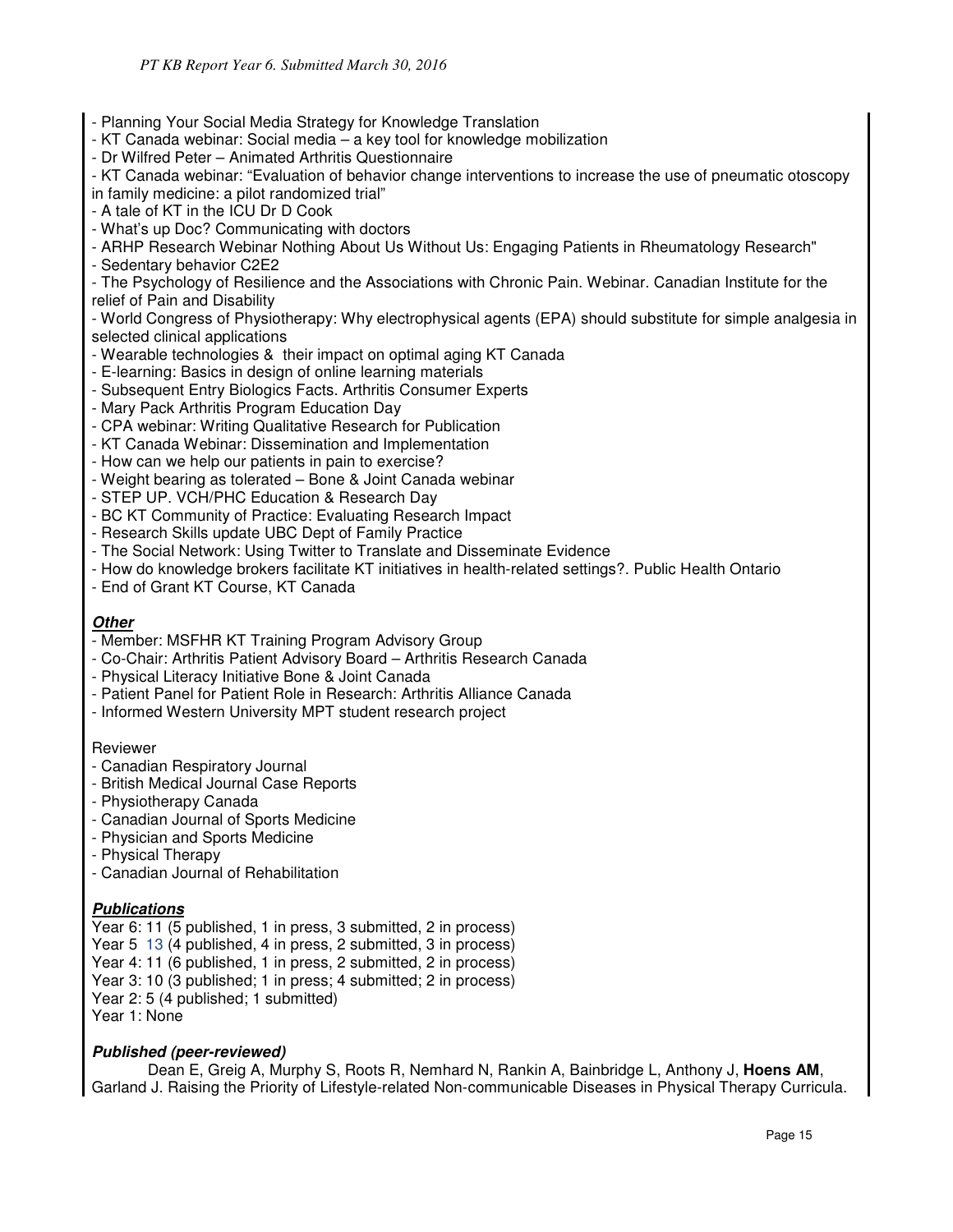Physical Therapy. Epub ahead of print Dec 17.

Barber CE, Marshall D, Alvarez N, Mancini GBJ, Lacaille D, Keeling S, Avina-Zubieta JA, Khodyakov, Marshall D, Barnaby C, Faris P, Smith A, Noormohamed,R, Fans P, Smith A, , Hazelwood G, Martin LO, Esdaile J, and **The Quality Indicator International Panel**. Development of Cardiovascular Quality Indicators (QIs) for Rheumatoid Arthritis (RA): Results from an International Expert Panel Using a Novel Online Process. The Journal of Rheumatology. 2015;42;1548-1555

Camp PG, Reid WD, Chung F, Kirkham A, Brooks D, Goodridge D, Marciniuk DD, **Hoens, AM.** A Clinical Decision-Making Tool for Safe and Effective Prescription of Exercise in Acute Exacerbation of Chronic Lung Disease: Results from an Interdisciplinary Delphi Survey and Focus Groups. Physical Therapy. 2015 Oct;95(10):1387-96. doi: 10.2522/ptj.20140542. Epub 2015 Apr 16, doi:10.2522/ptj.20140542.

Lam M, Tatla S, Lohse K, **Hoens AM**, Miller K, Holsti L, Virji-Babul N, Van der Loos M. Perceptions of Technology and its Use for Therapeutic Application for Individuals with Hemiparesis: Findings from Adult and Paediatric Focus Groups. JMIR Rehabil Assist Technol JMIR Rehabil Assist Technol 2015;2(1):e1 doi:10.2196/rehab.3484.

Shadgan B, Pakravan AH, **Hoens A,** Reid WD. Effects of local cold spray on subcutaneous and intramuscular blood flow and oxygenation. Journal of Athletic Training. 2015;50(8):800–805. doi: 10.4085/1062- 6050-50.6.02.

### **In press**

Glegg S, **Hoens AM.** The role domains of knowledge brokering: A model for the healthcare setting. Journal of Neurologic Physiotherapy. In press. See video abstract: https://youtu.be/udp8JNu\_tL4

### **Submitted**

 Ezzat A, Schneeberg A, Huisman ES, White LD, Kennedy C, Levesque LA, Scott A, **Hoens AM**. .A cross-sectional evaluation examining the use of the Achilles Tendinopathy Toolkit by Physiotherapists in British Columbia, Canada.

 Hung S, Rafn BS, **Hoens AM**, McNeely ML, Sing C, Kwa W, Dingee C, McKevitt EC, Kuusk U, Goldsmith CH, Campbell KL. Cost Description Analysis of a Prospective Surveillance Program for Arm Morbidity after Breast Cancer Surgery.

Dhillon S, Sima CA, Cheng J, Kirkham AR, Horii C, McKnight B, Petts K, **Hoens A**, Lynd PJ, Monillas R, Cook W, Camp PG. Can a home-based exercise program in community-dwelling older adults improve mobility and balance. Clinical Rehabilitation

# **In process**

**Hoens AM**, Belot M, Kennedy C, Li LC, Does every patient after cervical spine trauma need an X-ray? Description of the process undertaken for a knowledge translation project to support evidence-informed practice for physiotherapists. Physiotherapy Canada

Westby MD, Langford D, Longstaff S, Sweeney P, Field R, **Hoens AM**. Use of a knowledge translation plan to address practice factors influencing physiotherapists' use of outcome measures in total joint arthroplasty

#### **Key messages:**

- One manuscript proposed a new model for knowledge brokering in the healthcare setting. A video abstract was also created to highlight the key messages https://youtu.be/udp8JNu\_tL4

- Total number of citations for all publications = 118
- ResearchGate score: 21.79 "higher than 72.5% of members"

# **3. RESEARCH GRANT ACTIVITY**

Year 6: 8/20 grant applications successful (awaiting results on 5); Total funding \$282,670 Year 5: 3/15 grant applications successful (awaiting results on 4): Total funding: \$83,501.60 Year 4: 1/6 grant applications successful\*: Total funding: \$6,000 \*awaiting results on 4/6 \* subsequent to the 2012/2013 report, 3 grants that were awaiting results were subsequently successful in achieving funding totaling \$847,196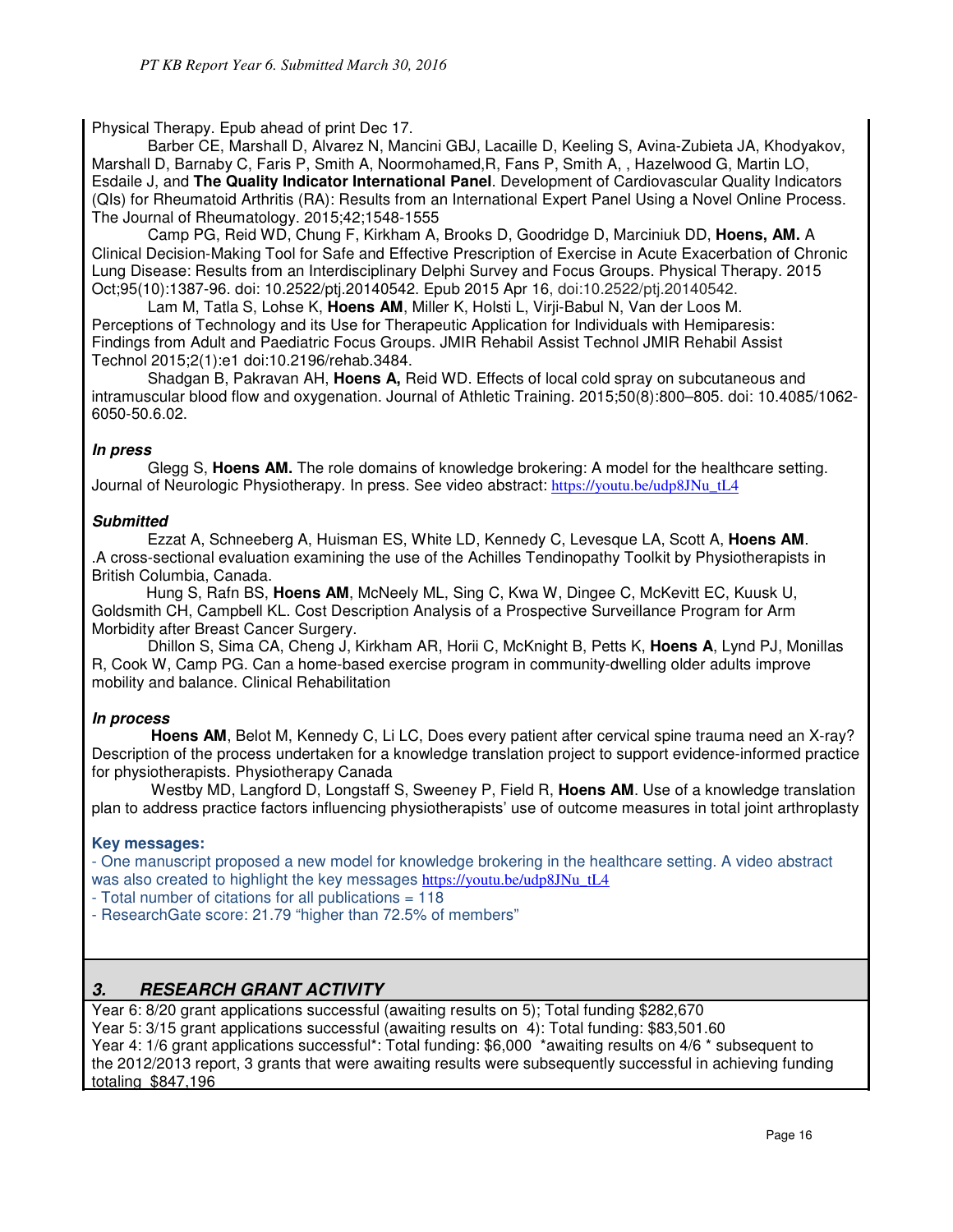Year 3: 2/10 grant applications successful: Total funding: \$441,991

Year 2: 2/7 grant applications successful: Total funding secured = \$370,000

Year 1: 3/7 grant applications successful; Total funding secured = \$374,319

| <b>Funding</b><br><b>Agency</b>                                                                               | <b>Title</b>                                                                                                                                      | PI                                        | PT KB<br>Role         | $\overline{\boldsymbol{\mathsf{s}}}$ | <b>RESULT</b>      |
|---------------------------------------------------------------------------------------------------------------|---------------------------------------------------------------------------------------------------------------------------------------------------|-------------------------------------------|-----------------------|--------------------------------------|--------------------|
| Sciences and<br><b>Humanities</b><br>Research<br>Council of<br>Canada<br>Partnership<br>Development<br>Grants | Arthritis Partnerships at Work:<br>Web-enabled interventions for<br>Canadians with arthritis to support<br>productivity and health at work        | Dr D<br>Lecaille                          | Co-applicant          | 150K                                 | Awaiting<br>result |
| <b>VCHRI/PHCRI</b><br>Innovation &<br>Knowledge<br>Translation                                                | <b>Effective Quality Indicator</b><br>Implementation for Patients and<br><b>Total Joint Replacement</b><br>Rehabilitation (EQUIP-TJR)             | Dr M<br>Westby                            | Co-<br>investigator   | 50K                                  | Awaiting<br>result |
| <b>CIHR</b>                                                                                                   | OPERAS - an On-demand<br>Program to Empower Active Self-<br>management for community<br>dwelling seniors to improve<br>functional independence    | Dr L Li                                   | Co-<br>investigator   | 200K                                 | Awaiting<br>result |
| <b>CIHR</b><br>Partnerships for<br>Health System<br>Improvement<br><b>PHSI</b>                                | SAVE BC: an initiative to improve<br>the care of patients with extremely<br>premature cardiovascular disease<br>and their family members          | DrL<br><b>Brunham</b><br>Dr S<br>Pimstone | $Co-$<br>investigator | 400K                                 | Awaiting<br>result |
| Heart & Stroke<br>Foundation                                                                                  | SAVE BC: an initiative to improve<br>the care of patients with extremely<br>premature cardiovascular disease<br>and their family<br>Members       | Dr L<br>Brunham<br>Dr S<br>Pimstone       | Co-<br>investigator   | 100K                                 | Awaiting<br>result |
| <b>CHRP</b>                                                                                                   | Beyond Dissemination: A<br>knowledge translation study to<br>implement and evaluate a tool to<br>support safe and effective activity<br>in AECOPD | Dr C Camp                                 | $Co-$<br>investigator | 25K                                  | Not funded         |
| College of<br>Physicians and<br>Surgeons of BC                                                                | <b>WICKED</b><br>"Improving the assessment of<br>evidence informed<br>health care competence: A five<br>step approach"                            | Dr A Greig                                | Co-applicant          | 6K                                   | Funded             |
| <b>UBC TLEF</b>                                                                                               | Improving the assessment of<br>evidence-based health care<br>competencies                                                                         | Dr A Greig                                | Co-applicant          | 21540                                | Funded             |
| <b>UBC TLEF</b>                                                                                               | <b>WICKED: West Coast</b><br>Interprofessional Clinical<br>Knowledge Evidence<br>Disseminator Year 3                                              | Dr A Greig                                | Co-<br>investigator   | 33K                                  | Funded             |
| <b>CIHR</b><br><b>KTA</b>                                                                                     | EPIC: Ethics, Professionalism,<br>and Interactive Communication:<br>An E-health Ethics Toolkit for<br><b>Health Professionals</b>                 | DrC<br>Backman<br>L Heppell<br>Dr Li      | Co-<br>investigator   | 170K                                 | Not funded         |
| <b>CIHR</b><br>(via ICON)                                                                                     | Walk 10 Blocks: a public<br>awareness campaign to facilitate<br>physical activity (app)                                                           | C Koehn, E<br>kayfetz, J<br>Stewart       | $Co-$<br>investigator | 25K                                  | Funded             |
| <b>PHCRI Research</b><br>Challenge                                                                            | USE IT? Examining use of lower<br>limb prostheses in older adults<br>post amputation following                                                    | $\overline{C}$<br>Budzinski               | Mentor                | 4 K                                  | Funded             |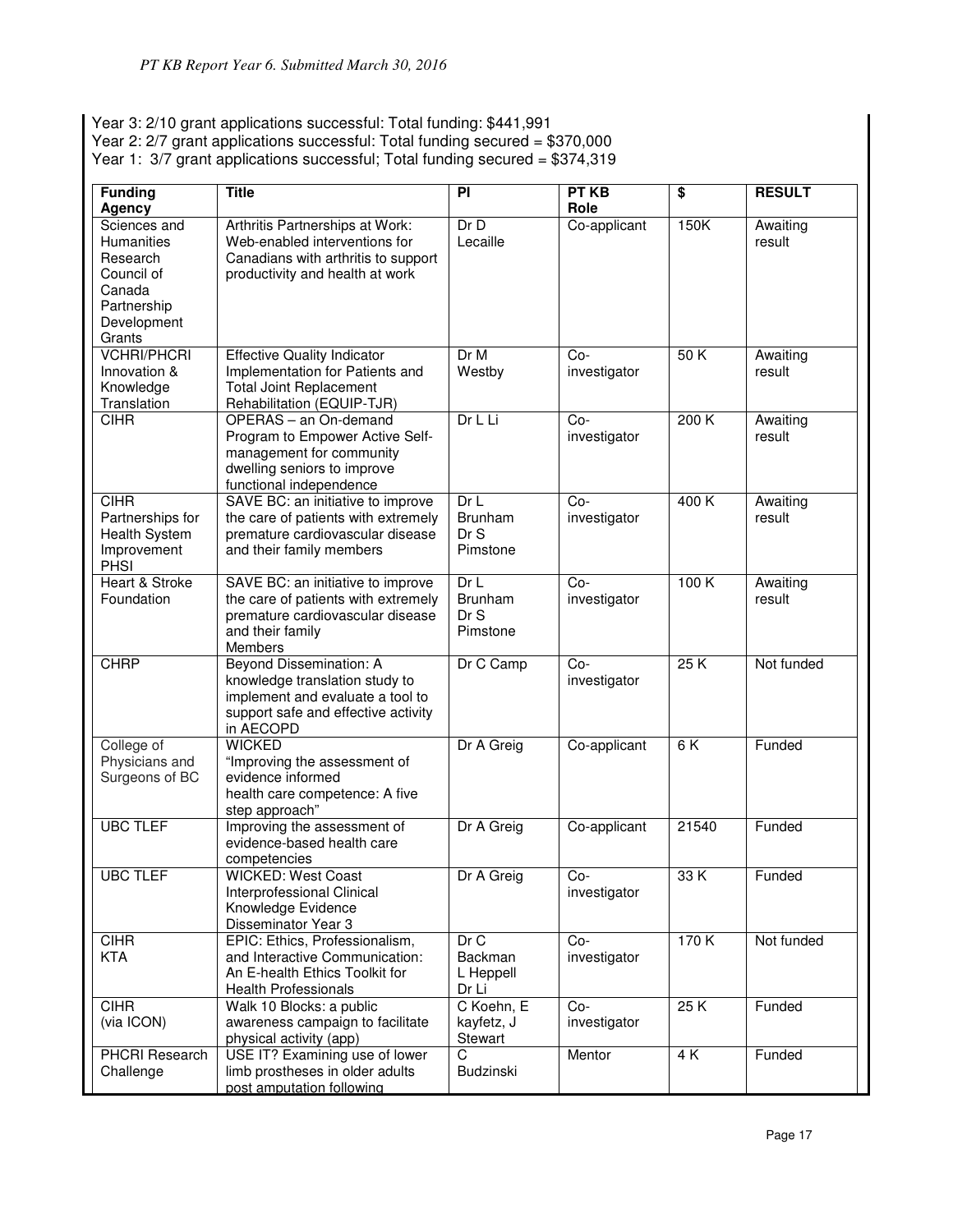|                                                                                                 | inpatient rehab at Holy Family<br>Hospital                                                                                                                                                  |                         |                       |       |            |
|-------------------------------------------------------------------------------------------------|---------------------------------------------------------------------------------------------------------------------------------------------------------------------------------------------|-------------------------|-----------------------|-------|------------|
| <b>Brain Canada</b>                                                                             | ARCET: Accessing recovery from<br>concussion with exertion testing                                                                                                                          | N<br>Silverberg         | <b>KT</b> consultant  | 356 K | Not funded |
| <b>CCSRI</b><br>Innovation<br><b>Operating Grant</b>                                            | Understanding the potential of<br>exercise to treat chemo brain                                                                                                                             | Dr K<br>Campbell        | <b>KT</b> consultant  | 200K  | Not funded |
| <b>Canadian Breast</b><br>Cancer<br>Foundation BC/<br>Yukon<br>Community<br><b>Health Grant</b> | Taking action: Improving physical<br>activity support and resources for<br>breast cancer survivors in BC                                                                                    | Dr K<br>Campbell        | $Co-$<br>investigator | 50K   | Not funded |
| <b>VCHRI</b><br>Innovation &<br>Translational<br>Research<br>Awards<br>Competition              | Monitor -OA<br>Improving physical activity using<br>an online monitoring tool: a new<br>model of osteoarthritis care                                                                        | Dr L Li                 | $Co-$<br>investigator | 50K   | Funded     |
| CIHR eHiPP                                                                                      | OPERAS - an On-demand<br>Program to Empower Active Self-<br>management for community<br>dwelling seniors to improve<br>functional independence                                              | Dr L Li                 | $Co-$<br>investigator | 750 K | Not funded |
| <b>CIHR</b>                                                                                     | LungFIT: a smartphone system for<br>pulmonary rehabilitation                                                                                                                                | Dr P Camp               | KT support            | 92K   | Funded     |
| <b>CIORA</b>                                                                                    | SuPER: Supporting Patient care<br>with Electronic Resources<br>(SuPER): Effectiveness of an<br>online decision aid for patients<br>considering biologic therapy for<br>rheumatoid arthritis | Dr L Li                 | $Co-$<br>investigator | 51130 | Funded     |
| <b>CIHR Foundation</b><br>Scheme                                                                |                                                                                                                                                                                             | Dr N<br><b>Bansback</b> | <b>KB</b> support     |       | Not funded |

#### **Key messages**

- 40% of grant applications submitted this year were funded to a total of \$283,000

# **4. Key Messages from Year 6**

- **1. Sustained user engagement** with resources
	- Total of  $~164,000$  views of all resources
	- 34,000 additional views this year and  $~85$ , 000 views total of tendinopathy toolkits
- **2. Facilitated updates** of 4 existing resources to incorporate new literature
- **3. Enhanced personal KT knowledge, skills, tools and networks** with the completion of a 6 month course in "Practicing Knowledge Translation"
- **4. Contributed to the KT literature with a new conceptual model in knowledge brokering**  Video abstract @ https://www.youtube.com/watch?v=udp8JNu\_tL4&feature=youtu.be
- **5. Published the first evaluation of the outcomes of a PT KB project**: the evaluation of the outcomes of the Achilles Tendinopathy Toolkit which revealed that those who reported familiarity with the toolkit were twice as likely to select recommended interventions